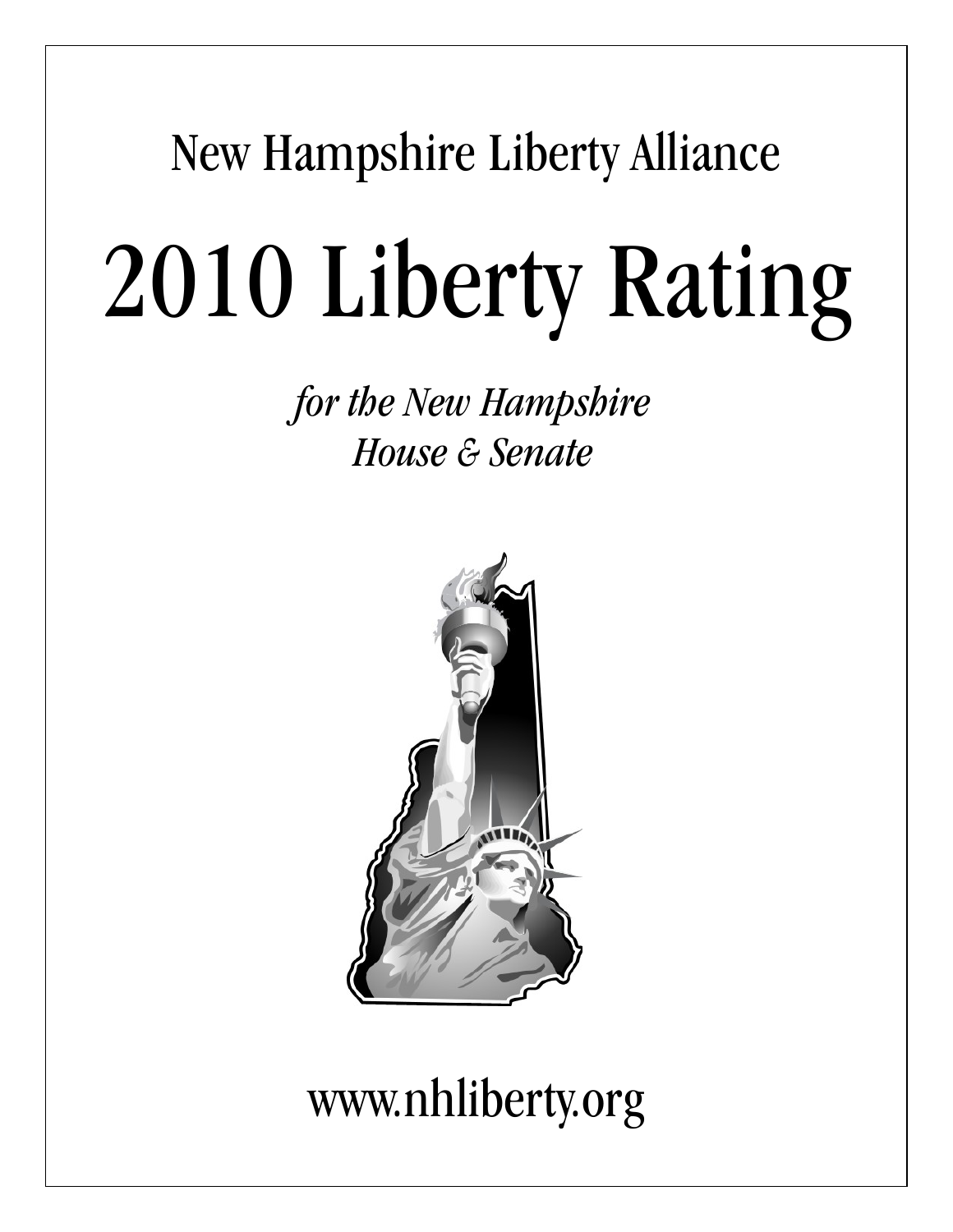This is the seventh annual Liberty Rating issued by the New Hampshire Liberty Alliance, based on 52 roll call votes in the House and 12 in the Senate.

This year we offer our sincerest thanks to the NHLA Legislator of the Year, the Honorable Representative Carol McGuire of Epsom for her unwavering support of liberty. Her voting record proves her dedication to the principles upon which this great state, as well as this organization, were founded.

This report card is based on pro-liberty and anti-liberty votes and their impact on the State of New Hampshire—actual, recorded floor votes on legislation in the House and Senate. Bills have been carefully selected for inclusion which clearly demonstrate the level of respect our elected representatives show for our individual rights and liberties.

*Pro-liberty votes* protect individual freedom of choice and personal responsibility, recognize the superiority of freedom over coercion, respect the individual's right of selfownership, promote governance that is transparent, accountable, and adheres to the Constitution, and recognize the value of voluntary economic decisions.

*Anti-liberty votes* replace self-governance with interventionist regulation, assume rules made by agencies backed by force are superior to voluntary choices backed by personal accountability, and assume a better economy can be managed by a central authority that compels people and businesses to pay for policies they may not willingly support.

The Liberty Rating is the result of hundreds of hours of work by many volunteers who have read and analyzed bills, testified before committees, called and written their representatives, worked on our other signature publication, the Gold Standard, and culled extensive data from legislative voting records.

We encourage New Hampshire citizens to learn the facts about how their elected representatives are voting in Concord and to use this tool to hold them accountable. This report card serves as a valuable voter guide when these same representatives are running for re-election.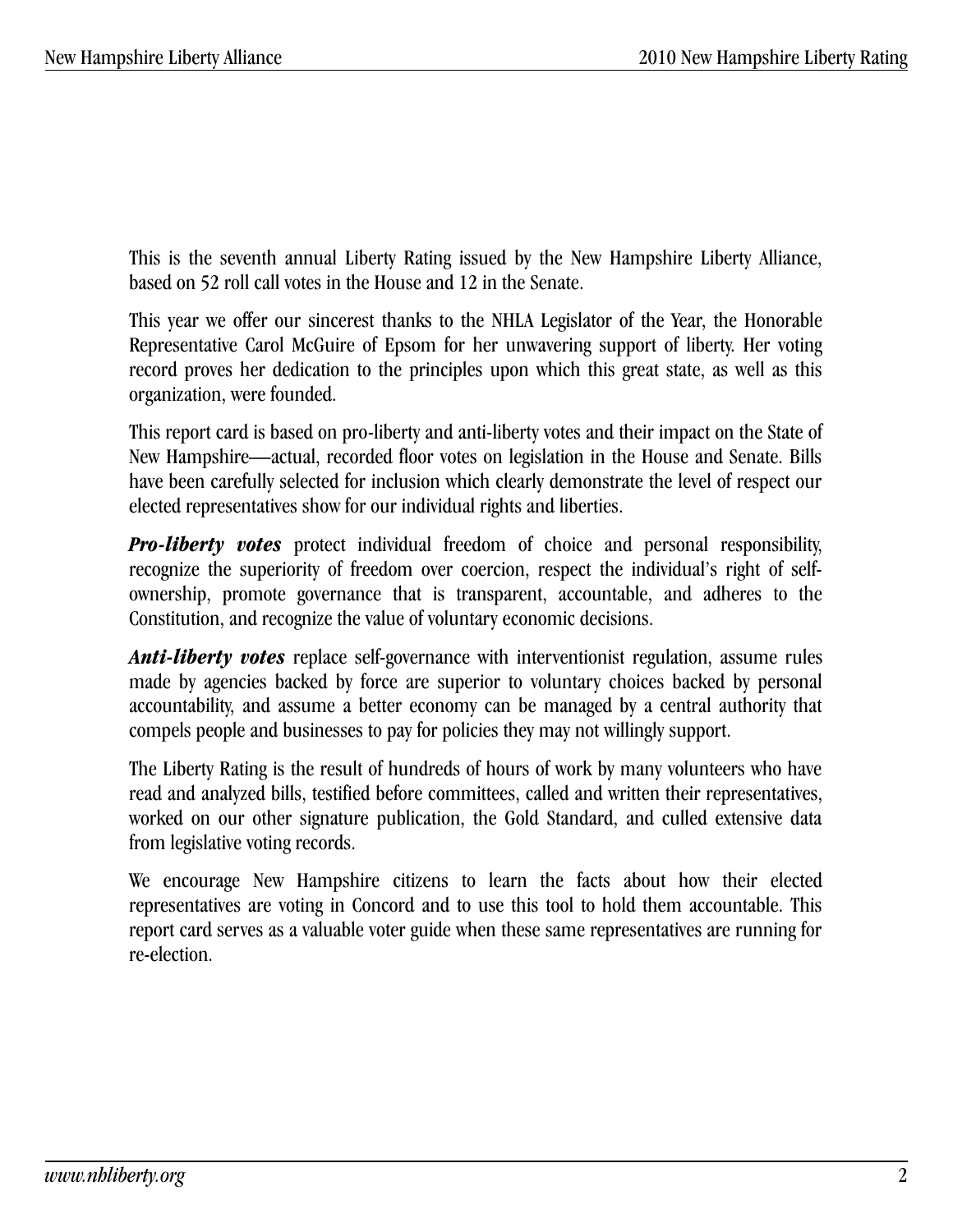**Bottom 20 State Representatives**

## **Top 20 State Representatives**

| <b>Name</b>              | <b>District</b> | Grade | <b>Name</b>              | <b>District</b> | Grade |
|--------------------------|-----------------|-------|--------------------------|-----------------|-------|
| Carol McGuire            | Merrimack 8     | A     | Robin Read               | Rockingham 16   | D     |
| <b>Calvin Pratt</b>      | Hillsborough 7  | А     | <b>Timothy Robertson</b> | Cheshire 3      |       |
| Andrew Renzullo          | Hillsborough 27 | A     | Valerie Hardy            | Hillsborough 27 |       |
| Larry Gagne              | Hillsborough 13 | А     | Tara Sad                 | Cheshire 2      |       |
| Jennifer Coffey          | Merrimack 6     | А     | Robert Bridgham          | Carroll 2       |       |
| <b>Timothy Comerford</b> | Rockingham 9    | Α     | Maurice Pilotte          | Hillsborough 16 | D     |
| Lynne Ober               | Hillsborough 27 | Α     | Delmar Burridge          | Cheshire 3      |       |
| Russell Ober             | Hillsborough 27 | A     | Mary Cooney              | Grafton 7       |       |
| Alfred Baldasaro         | Rockingham 3    | A-    | Barbara French           | Merrimack 5     |       |
| Edith Hogan              | Hillsborough 25 | A-    | Anthony Matarazzo        | Hillsborough 20 |       |
| John Reagan              | Rockingham 1    | A-    | Marcia Moody             | Rockingham 12   |       |
| Elaine Swinford          | Belknap 5       | A-    | <b>Frances Potter</b>    | Merrimack 10    |       |
| Steve Vaillancourt       | Hillsborough 15 | A-    | <b>Richard Stuart</b>    | Belknap 4       |       |
| Gene Charron             | Rockingham 7    | A-    | Dennis Vachon            | Strafford 3     |       |
| <b>Edmond Gionet</b>     | Grafton 3       | A-    | Evalyn Merrick           | Coös 2          |       |
| L. Mike Kappler          | Rockingham 2    | A-    | <b>Philip Preston</b>    | Grafton 8       |       |
| John Sedensky            | Rockingham 8    | A-    | Rich DiPentima           | Rockingham 16   | D-    |
| Connie Soucy             | Hillsborough 17 | A-    | Philip Harvey            | Hillsborough 1  | D-    |
| <b>William Smith</b>     | Rockingham 18   | A-    | Suzanne Butcher          | Cheshire 3      | D-    |
| <b>William Belvin</b>    | Hillsborough 6  | А-    | Susan Kepner             | Rockingham 15   | D-    |

## **Perfect Attendance**

*Representatives who were present for every recorded roll call vote.*

**Name District Eric Anderson Merrimack 13 David Bates Rockingham 4 William Belvin**<br> **C.** Pennington Brown Rockingham 9 C. Pennington Brown Timothy Butterworth Cheshire 4<br>
Shannon Chandley Hillsborough 6 Shannon Chandley<br>Gary Daniels **Susan Emerson**<br> **Cheshire 7**<br> **Cheshire 2**<br> **Cheshire 2** Dennis Fields<br>
Barbara French<br>
Merrimack 5 Barbara French Warren Groen Strafford 1 **Valerie Hardy Hillsborough 27** Edith Hogan Hillsborough 25 **Timothy Horrigan Strafford 7**<br> **Anne-Marie Irwin Hillsborough 3** Anne-Marie Irwin **L. Mike Kappler Rockingham 2** John Knowles **Hillsborough 27**<br>Mary Ann Knowles Hillsborough 27 Mary Ann Knowles Rick Ladd Grafton 5 Paul McEachern Rockingham 16 Carol McGuire Merrimack 8 Lori Movsesian Hillsborough 22 **Susi Nord Rockingham 1 Philip Preston Laurence Rappaport Coös 1 Andrew Renzullo Hillsborough 27**

**Hillsborough 6 Cheshire 2** 

*Those in boldface have not missed a roll call during the entire biennium.*

**Name District** Peter Schmidt Strafford 4 John Sedensky Rockingham 8 Suzanne Smith Grafton 7 **Charles Townsend Grafton 10 Karen Umberger Carroll 1 Steve Vaillancourt Hillsborough 15 Moe Villeneuve Hillsborough 18 Janet Wall Strafford 7** Leigh Webb Merrimack 2 Carolyn Webber Rockingham 4 **Joel Winters Hillsborough 17**

### **Poorest Attendance**

*Representatives who missed the most recorded roll call votes.*

| <b>Name</b>         | <b>District</b> | <b>Percent Missed</b> |
|---------------------|-----------------|-----------------------|
| Gina Hutchinson     | Rockingham 5    | 61.51%                |
| John Veazey         | Belknap 4       | 61.92%                |
| Saghir Tahir        | Hillsborough 9  | 62.34%                |
| Paul Ingersoll      | Coös 4          | 64.02%                |
| Joseph Russell      | Rockingham 13   | 79.08%                |
| Roger Hebert        | Hillsborough 12 | 82.43%                |
| Jennifer Brown      | Strafford 5     | 84.52%                |
| George Katsiantonis | Hillsborough 17 | 87.03%                |
| <b>Mark Preston</b> | Rockingham 14   | 98.74%                |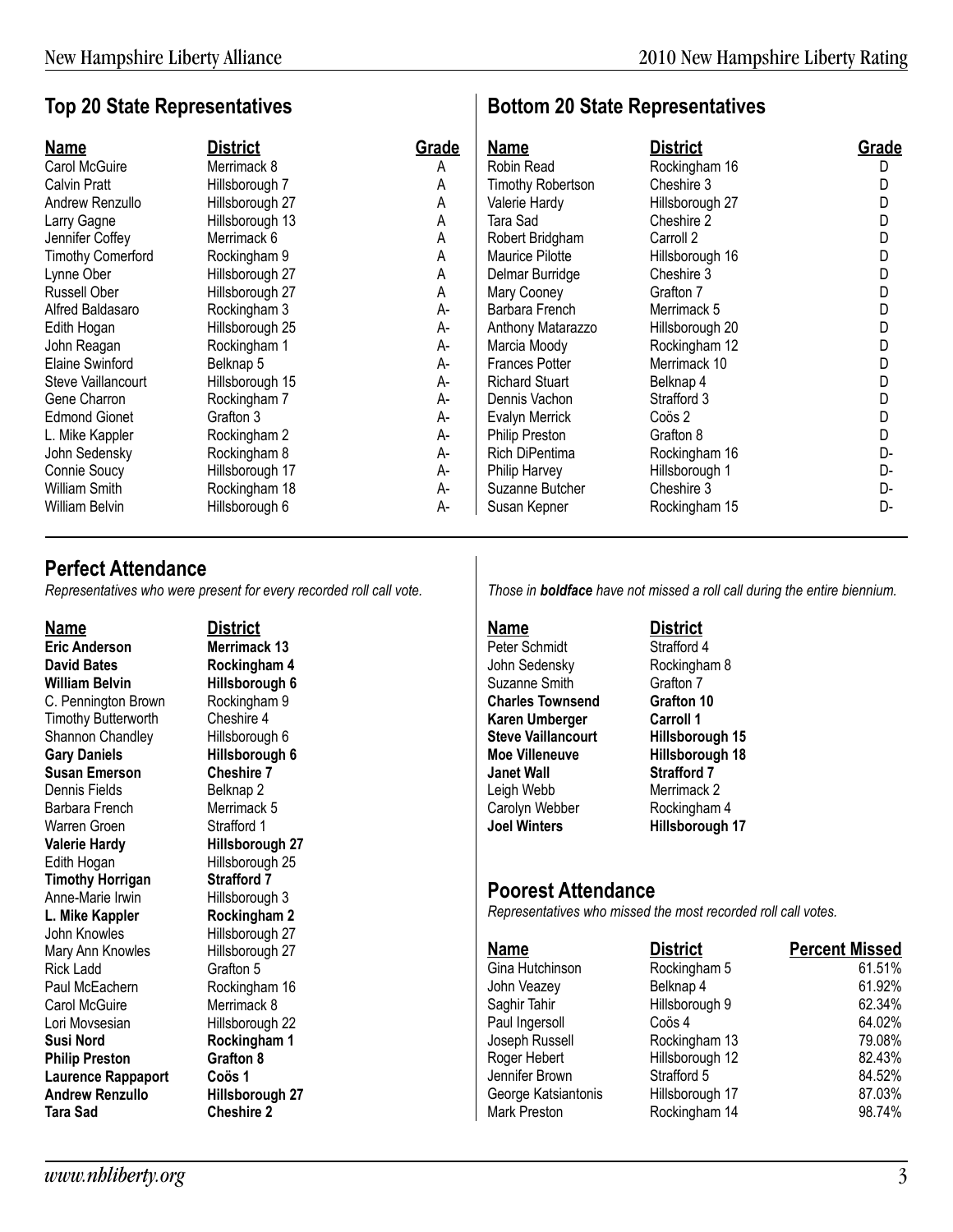| Name              | <b>District</b> | <b>Residence</b> | Grade | <b>Name</b>          | <b>District</b> | <b>Residence</b> | Grade |
|-------------------|-----------------|------------------|-------|----------------------|-----------------|------------------|-------|
| John Gallus       |                 | <b>Berlin</b>    | B     | Bette Lasky          | 13              | Nashua           |       |
| Deborah Reynolds  |                 | Plymouth         | С     | Sharon Carson        | 14              | Londonderry      | R     |
| Jeb Bradlev       |                 | Wolfeboro        | B     | Sylvia Larsen        | 15              | Concord          |       |
| Kathleen Sgambati |                 | Tilton           | С     | David Boutin         | 16              | Hooksett         | C+    |
| Matthew Houde     |                 | Meriden          | С     | Jack Barnes, Jr.     | 17              | Raymond          | C+    |
| Jacalyn Cilley    |                 | Barrington       | C     | <b>Betsi DeVries</b> | 18              | Manchester       | C.    |
| Harold Janeway    |                 | Webster          | С     | Robert Letourneau    | 19              | Derry            | R     |
| Bob Odell         |                 | Lempster         | B     | Lou D'Allesandro     | 20              | Manchester       |       |
| Sheila Roberge    |                 | Bedford          | B     | Amanda Merrill       | 21              | Durham           |       |
| Molly Kelly       | 10              | Keene            | С     | Michael Downing      | 22              | Salem            |       |
| Peter Bragdon     | 11              | Milford          | B     | Margaret Hassan      | 23              | Exeter           |       |
| Peggy Gilmour     | 12              | <b>Hollis</b>    | С     | Martha Fuller Clark  | 24              | Concord          |       |

## **The Senate**

## **The Five-Year Honor Roll**

*The NHLA would like to recognize the following representatives for their outstanding commitment to liberty for the past five years.*

| <b>Name</b>          |    |      | Grade, 2006-2010 |    |      | <b>Name</b>          |    | Grade, 2006-2010 |      |    |      |
|----------------------|----|------|------------------|----|------|----------------------|----|------------------|------|----|------|
| Elliott, Nancy       | А  | Α    | A+               | A+ | А-   | Hinkle, Petyon       | B  | B+               | Α    | А- | $B+$ |
| Itse, Dan            | A  | Α    | A+               | A+ | $B+$ | Boyce, Laurie        | B  | B+               | B+   | A  | $B+$ |
| Ingbretson, Paul     | B+ | A    | A+               | A+ | А-   | Hawkins, Kenneth     | B  | B+               | A+   | B  | $B+$ |
| Renzullo, Andy       | A  | B+   | A+               | A+ | $A-$ | Katsakiores, Phyllis | C+ | B                | А    | А- | $B+$ |
| Gionet, Edmond       | A  | B    | A                | A  | A-   | Villeneuve, Moe      | B  | C+               | B+   | A+ | A-   |
| Ober, Lynne          | B  | B    | A+               | A+ | А-   | Allen, Mary          | B  | В                | А    | B+ | B    |
| Ulery, Jordan        | B+ | Α    | B+               | A  | А-   | Rowe, Rob            | B  | B                | Α    | B+ | B    |
| Wendelboe, Fran      | B+ | $B+$ | A+               | А- | A-   | Chandler, Gene       | B  | $B+$             | B    | B+ | $B+$ |
| Christiansen, Lars   | A  | B+   | $B+$             | A  | $B+$ | Dumaine, Dan         | B  | B                | B    | A  | B    |
| Vaillancourt, Steven | B+ | B+   | $B+$             | A+ | А-   | Jasper, Shawn        | B  | B                | Α    | B+ | B-   |
| Bettencourt, DJ      | Α  | C+   | A                | A  | $B+$ | Weyler, Kenneth      |    | B                | A    | Α  | B    |
| Kurk, Neal           | B  | B+   | A                | A  | $B+$ | Anderson, Eric       | C+ | B                | B    | A- | А-   |
| Welch, David         | B  | B    | A+               | А- | A-   | Batula, Peter        | B  | C+               | $B+$ | А- | $B+$ |
| Emerson, Susan       | B  | B    | A                | A  | $B+$ | Garrity, James       | C+ | B                | B+   | А- | B+   |

## **Legislator Scoring Key**

| $A+$<br>A | 93-100%<br>87–92% | 0 reps<br>8 reps | СT<br>$0 - 14%$<br>Considered unfaithful to their oath to uphold the New Hampshire | 0 reps  | <b>Constitutional Threat</b> |
|-----------|-------------------|------------------|------------------------------------------------------------------------------------|---------|------------------------------|
| А-        | 80-86%            | 41 reps          | Constitution and the rule of law.                                                  |         |                              |
| B+        | 73–79%            | 48 reps          |                                                                                    |         |                              |
| B         | 67–72%            | 38 reps          | <b>Inc</b>                                                                         | 22 reps | Incomplete                   |
| В-        | 60-66%            | 23 reps          | Overrides letter grade if more than 50% of scored votes were missed, or            |         |                              |
| C+        | 53-59%            | 20 reps          | the representative was not in office for greater than 20% of scored votes.         |         |                              |
| C         | 47–52%            | 30 reps          |                                                                                    |         |                              |
| C-        | 40–46%            | 87 reps          |                                                                                    |         |                              |
| D+        | 33-39%            | 54 reps          |                                                                                    |         |                              |
| D         | 27-32%            | 24 reps          |                                                                                    |         |                              |
| D-        | $20 - 26%$        | 4 reps           |                                                                                    |         |                              |
| F         | 15–19%            | 0 reps           |                                                                                    |         |                              |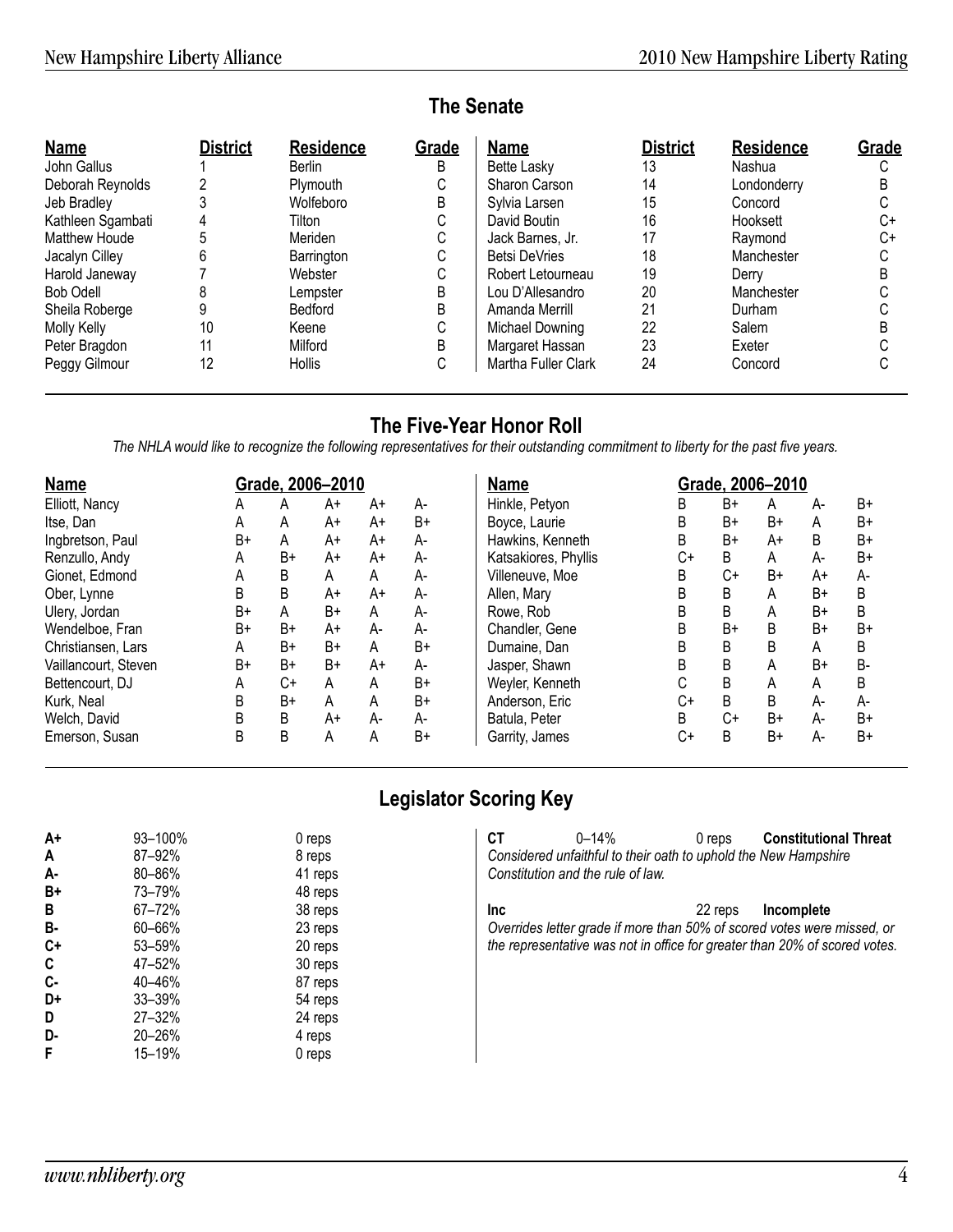| <b>Acworth</b>                                | Sullivan 5         | <b>Auburn</b>          | Rockingham 3       | <b>Boscawen</b>            | See Andover       |
|-----------------------------------------------|--------------------|------------------------|--------------------|----------------------------|-------------------|
| McClammer, Jim (D)                            | $C-$               | Bailey, Clinton (R)    | B+                 |                            |                   |
| Sweeney, Cynthia (D)                          | D+                 | Baldasaro, Alfred (R)  | A-                 | <b>Bow</b>                 | Merrimack 13      |
|                                               |                    | Dumaine, Dudley (R)    | В                  | Anderson, Eric (R)         | A-                |
| Albany                                        | <b>Carroll 2</b>   | Emiro, Frank (R)       | А-                 | DeStefano, Stephen (D)     | C+                |
|                                               | D                  | Headd, James (R)       | B+                 |                            | $C -$             |
| Bridgham, Robert (D)                          |                    |                        |                    | Walz, Mary Beth (R)        |                   |
|                                               |                    | Hutchinson, Karen (R)  | Inc                |                            |                   |
| Alexandria                                    | Grafton 8          | Introne, Robert (R)    | А-                 | <b>Bradford</b>            | Merrimack 5       |
| Maybeck, Margie (R)                           | B+                 | McKinney, Betsy (R)    | В                  | French, Barbara (D)        | D                 |
| Preston, Philip (D)                           | D                  | Packard, Sherman (R)   | B+                 | Rodd, Beth (D)             | $C -$             |
| Williams, Burton (R)                          | B                  |                        |                    |                            |                   |
|                                               |                    | <b>Barnstead</b>       | See Alton          | <b>Brentwood</b>           | Rockingham 10     |
| Allenstown                                    | <b>Merrimack 8</b> |                        |                    | Petterson, Don (D)         | D+                |
| Brown, Carole (D)                             | C-                 | <b>Barrington</b>      | <b>Strafford 3</b> |                            |                   |
| McGuire, Carol (R)                            |                    | Bickford, David (R)    |                    | <b>Bridgewater</b>         | See Alexandria    |
|                                               | Α                  |                        | В                  |                            |                   |
| Porter, Margaret (D)                          | $C -$              | Brown, Larry (D)       | D+                 |                            |                   |
| Yeaton, Charles (D)                           | $C -$              | Burke, Rachel (D)      | D+                 | Bristol                    | See Alexandria    |
|                                               |                    | Cyr, James (D)         | С                  |                            |                   |
| Alstead                                       | <b>Cheshire 2</b>  | Perry, Robert (D)      | D+                 | <b>Brookfield</b>          | Carroll 5         |
| Eaton, Daniel (D)                             | C-                 | Price, Susan (D)       | $C -$              | Fleck, Joseph (R)          | B+                |
| Sad, Tara (D)                                 | D                  | Vachon, Dennis (D)     | D                  | Scala, Dino (R)            | B                 |
| Weber, Lucy (D)                               | $C -$              | Vita, Carol (R)        | А-                 |                            |                   |
|                                               |                    |                        |                    | <b>Brookline</b>           | Hillsborough 5    |
| Alton                                         | Belknap 5          | <b>Bartlett</b>        | Carroll 1          | Drisko, Richard (R)        | B                 |
|                                               |                    |                        |                    |                            |                   |
| Bolster, Peter (R)                            | C+                 | Buco, Thomas (D)       | C-                 | Gargasz, Carolyn (R)       | C+                |
| Boyce, Laurie (R)                             | $B+$               | Butler, Edward (D)     | D+                 | Levesque, Melanie (D)      | D+                |
| Johnson, William (D)                          | $C -$              | Chandler, Gene (R)     | B+                 | Ryder, Donald (R)          | B.                |
| Millham, Alida (R)                            | $C+$               | Umberger, Karen (R)    | B+                 |                            |                   |
| Pilliod, James (R)                            | <b>B-</b>          |                        |                    | Cambridge                  | See Atkinson      |
| St. Cyr, Jeffrey (R)                          | А-                 | <b>Bath</b>            | Grafton 3          |                            |                   |
| Swinford, Elaine (R)                          | A-                 | Ford, Susan (D)        | C-                 | Campton                    | Grafton 6         |
|                                               |                    | Gionet, Edmond (R)     | А-                 | Aguiar, James (D)          | C-                |
| <b>Amherst</b>                                | Hillsborough 6     |                        |                    | Friedrich, Carol (D)       | $C-$              |
|                                               |                    |                        |                    |                            |                   |
| Belvin, William (R)                           | A-                 | <b>Bean's Grant</b>    | Coös 3             |                            |                   |
| Bergin, Peter (R)                             | <b>B-</b>          | Hatch, William (D)     | D+                 | Canaan                     | Grafton 10        |
| Chandley, Shannon (D)                         | C-                 |                        |                    | Laliberte, Suzanne (D)     | D+                |
| Daniels, Gary (R)                             | А-                 | <b>Bean's Purchase</b> | See Bean's Grant   | Mulholland, Catherine (D)  | D                 |
| Dokmo, Cynthia (R)                            | <b>B-</b>          |                        |                    | Townsend, Charles (D)      | D+                |
| Palmer, Stephen (R)                           | А-                 | <b>Bedford</b>         | Hillsborough 18    |                            |                   |
| Rowe, Robert (R)                              | B                  | Cebrowski, John (R)    | B+                 | Candia                     | Rockingham 1      |
| Willette, Robert (R)                          | $B+$               | Graham, John (R)       | В                  | Case, Frank (R)            | B-                |
|                                               |                    | Hawkins, Ken (R)       | B+                 | Mann, Maureen (D)          | C-                |
|                                               |                    |                        | B                  |                            | C-                |
| Andover                                       | Merrimack 6        | Moran, Edward (R)      |                    | Nord, Susi (D)             |                   |
| Clarke, Claire (D)                            | D                  | Spaulding, Jayne (R)   | B+                 | Reagan, John (R)           | А-                |
| Coffey, Jennifer (R)                          | Α                  | Villeneuve, Moe (R)    | A-                 | Sullivan, James (R)        | A-                |
| Lockwood, Priscilla (R)                       | B                  |                        |                    |                            |                   |
| Tilton, Joy (D)                               | D+                 | <b>Belmont</b>         | See Alton          | Canterbury                 | See Andover       |
| Tupper, Frank (D)                             | $C -$              |                        |                    |                            |                   |
| Wheeler, Deborah (D)                          | C                  | <b>Bennington</b>      | Hillsborough 2     | Carroll                    | Coös <sub>2</sub> |
|                                               |                    | Beck, Catriona (D)     | D                  | Merrick, Evalyn (D)        | D                 |
| Antrim                                        | Hillsborough 1     | Chase, Claudia (D)     | D                  | Remick, William (R)        | $C+$              |
|                                               |                    |                        |                    | Richardson, Herbert (R)    | B+                |
| Harvey, Philip (D)                            | D-                 |                        |                    |                            |                   |
| Mack, Ron (D)                                 | $C-$               | Benton                 | Grafton 5          | Tholl, John (R)            | Inc               |
| Shattuck, Gilman (D)                          | D+                 | Ingbretson, Paul (R)   | A-                 |                            |                   |
|                                               |                    | Ladd, Rick (R)         | B+                 | <b>Center Harbor</b>       | Belknap 1         |
| Ashland                                       | See Alexandria     |                        |                    | Wendelboe, Fran (R)        | A-                |
|                                               |                    | Berlin                 | Coös 4             |                            |                   |
| <b>Atkinson</b>                               | Rockingham 6       | Ingersoll, Paul (D)    | С                  | <b>Chandler's Purchase</b> | See Bean's Grant  |
| DeSimone, Debra (R)                           | B                  | Mears, Lucy (D)        | D+                 |                            |                   |
| Garrity, James (R)                            | B+                 | Theberge, Robert (D)   | $C -$              | Charlestown                | See Acworth       |
|                                               |                    |                        |                    |                            |                   |
|                                               |                    | Thomas, Yvonne (D)     | D+                 |                            |                   |
| <b>Atkinson &amp; Gilmanton Academy Grant</b> | Coös 1             |                        |                    | Chatham                    | See Bartlett      |
| Rappaport, Laurence (R)                       | B+                 | <b>Bethlehem</b>       | <b>Grafton 2</b>   |                            |                   |
| Stohl, Eric (R)                               | <b>B-</b>          | Taylor, Kathleen (D)   | D+                 |                            |                   |
|                                               |                    |                        |                    |                            |                   |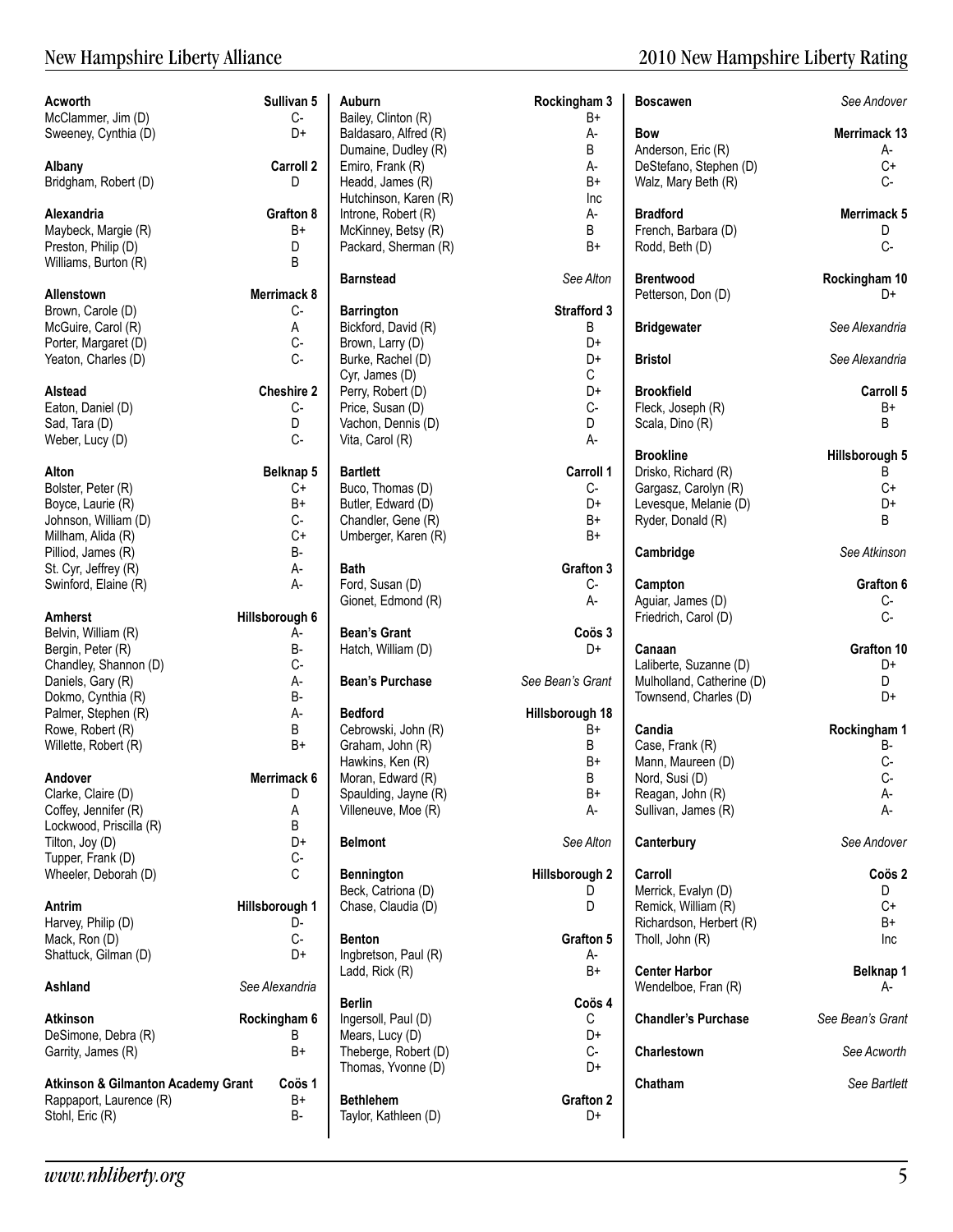| Chester<br>Charron, Gene (R)                | Rockingham 7<br>А-       | <b>Cutt's Grant</b>                       | See Bean's Grant        | <b>East Kingston</b><br>Allen, Mary (R)            | Rockingham 11<br>В |
|---------------------------------------------|--------------------------|-------------------------------------------|-------------------------|----------------------------------------------------|--------------------|
| Devine, James (R)                           | А-                       | <b>Dalton</b>                             | See Carroll             | Casey, Kimberley (D)                               | $C-$               |
| Hagan, Joseph (R)<br>Sanders, Elisabeth (R) | А-<br>$B -$              | Danbury<br>Foose, Robert (D)              | Merrimack 1<br>D+       | Easton                                             | See Bath           |
| Chesterfield<br>Butterworth, Timothy (D)    | <b>Cheshire 4</b><br>D+  | Kidder, David (R)                         | $C+$                    | Eaton                                              | See Albany         |
| Butynski, William (D)<br>Carr, Daniel (D)   | D+<br>D+                 | <b>Danville</b>                           | See Chester             | Effingham                                          | See Brookfield     |
| Parkhurst, Henry (D)                        | C                        | <b>Deerfield</b>                          | See Candia              | <b>Ellsworth</b>                                   | See Campton        |
| <b>Chichester</b><br>Davis, Frank (D)       | <b>Merrimack 7</b><br>C- | Deering                                   | See Bennington          | Enfield                                            | See Canaan         |
| Kelly, Sally (D)                            | $D+$                     | Derry                                     | Rockingham 5            | <b>Epping</b>                                      | Rockingham 9       |
| Schuett, Dianne (D)                         | С                        | Ferrante, Beverly (R)<br>Fesh, Robert (R) | А-<br>B                 | Brown, C. Pennington (D)<br>Comerford, Timothy (R) | C-<br>A            |
| <b>Claremont</b>                            | Sullivan 4               | Gleason, John (R)                         | <b>B-</b>               | Itse, Daniel (R)                                   | B+                 |
| Cloutier, John (D)                          | $C-$                     | Gould, Kenneth (R)                        | $C+$                    |                                                    |                    |
| Donovan, Thomas (D)                         | D+                       | Hutchinson, Gina (D)                      | Inc                     | Epsom                                              | See Allenstown     |
| Gagnon, Raymond (D)                         | $C -$                    | Katsakiores, Phyllis (R)                  | B+                      |                                                    |                    |
| Harris, Sandra (D)                          | $C -$                    | Katsakiores, George (R)                   | Inc                     | Errol                                              | See Atkinson       |
| Osgood, Joe (R)                             | $B+$                     | McCarthy, Barbara (D)                     | $C -$                   |                                                    |                    |
|                                             |                          | Rausch, James (R)                         | <b>B-</b>               | <b>Erving's Location</b>                           | See Atkinson       |
| <b>Clarksville</b>                          | See Atkinson             | Sapareto, Frank (R)                       | $B -$                   |                                                    |                    |
|                                             |                          |                                           |                         | <b>Exeter</b>                                      | Rockingham 13      |
| Colebrook                                   | See Atkinson             | Dix's Grant                               | See Atkinson            | Day, Judith (D)                                    | D+                 |
|                                             |                          |                                           |                         | Henson, John (D)                                   | $C-$               |
| Columbia                                    | See Atkinson             | <b>Dixville</b>                           | See Atkinson            | Quandt, Matt (R)                                   | A-                 |
|                                             |                          |                                           |                         | Russell, Joseph (D)                                | Inc                |
| Concord Ward 1, 2, 3                        | Merrimack 10             | <b>Dorchester</b>                         | See Canaan              | Russell, Trinka (D)                                | D+                 |
| Gile, Mary (D)                              | D+                       |                                           |                         | Scamman, W. Douglas (R)                            | $C+$               |
| Potter, Frances (D)                         | D<br>$C-$                | Dover Ward 1 & 2<br>Browne, Brendon (D)   | <b>Strafford 4</b><br>C | Scamman, Stella (R)<br>Schlachman, Donna (D)       | $C+$<br>$C -$      |
| Shurtleff, Stephen (D)                      | C                        | Schmidt, Peter (D)                        | D+                      |                                                    |                    |
| Stetson, William (D)                        |                          | Watters, David (D)                        | C-                      | Farmington                                         |                    |
| <b>Concord Ward 4, 8, 9, 10</b>             | Merrimack 11             |                                           |                         |                                                    | See Barrington     |
| Bartlett, Michael (D)                       | C-                       | Dover Ward 3 & 4                          | Strafford 5             | <b>Fitzwilliam</b>                                 | Cheshire 5         |
| Blankenbeker, Lynne (R)                     | А-                       | Brown, Jennifer (D)                       | Inc                     | Richardson, Barbara (D)                            | $C-$               |
| Bouchard, Candace (D)                       | D+                       | Domingo, Baldwin (D)                      | C-                      |                                                    |                    |
| DeJoie, John (D)                            | Inc                      | Hutz, Sarah (D)                           | $C -$                   | Francestown                                        | See Bennington     |
| Williams, Robert (D)                        | D+                       |                                           |                         |                                                    |                    |
|                                             |                          | Dover Ward 5 & 6                          | <b>Strafford 6</b>      | Franconia                                          | See Bethlehem      |
| Concord Ward 5, 6, 7                        | Merrimack 12             | Hofemann, Roland (D)                      | C+                      |                                                    |                    |
| Osborne, Jessie (D)                         | D+                       | Lewis, Robert (D)                         | $\mathbb C$             | Franklin                                           | <b>Merrimack 2</b> |
| Rice, Chip (D)                              | Inc                      | Ryder, Mark (D)                           | $C-$                    | Palfrey, David (R)                                 | B                  |
| Wallner, Mary Jane (D)                      | C-                       |                                           |                         | Reed, Dennis (R)                                   | B                  |
| Watrous, Rick (D)                           | D+                       | <b>Dublin</b>                             | <b>Cheshire 7</b>       | Webb, Leigh (D)                                    | $C-$               |
|                                             |                          | Emerson, Susan (R)                        | B+                      |                                                    |                    |
| Conway                                      | See Bartlett             | Hunt, John (R)                            | B+                      | Freedom                                            | Carroll 3          |
|                                             |                          | Mitchell, Bonnie (D)                      | D                       | McConkey, Mark (R)                                 | А-                 |
| Cornish                                     | Sullivan 1               | Sterling, Franklin (R)                    | $B+$                    | Roberts, John (R)                                  | B+                 |
| Houde-Quimby, Charlotte (D)                 | D+                       |                                           |                         | Wiley, Susan (D)                                   | C-                 |
| Skinder, Carla (D)                          | C-                       | <b>Dummer</b>                             | See Atkinson            |                                                    |                    |
| <b>Crawford's Purchase</b>                  | See Bean's Grant         | <b>Dunbarton</b>                          | See Bow                 | Fremont                                            | See Epping         |
|                                             |                          |                                           |                         | Gilford                                            | See Alton          |
| Croydon                                     |                          | Durham                                    | <b>Strafford 7</b>      |                                                    |                    |
|                                             |                          | Horrigan, Timothy (D)                     | C+                      | Gilmanton                                          | Belknap 6          |
| Sullivan 2                                  |                          | Kaen, Naida (D)                           | $C -$                   | Russell, David (R)                                 | B+                 |
| Cunningham, Steven (R)                      | A-                       | Rous, Emma (D)                            | C-                      |                                                    |                    |
| Howard, Thomas (R)                          | А-                       | Smith, Marjorie (D)                       | C                       | Gilsum                                             | <b>Cheshire 1</b>  |
| Rodeschin, Beverly (R)                      | $B+$                     | Spang, Judith (D)                         | D+                      | Laurent, John (R)                                  | B+                 |
|                                             |                          | Wall, Janet (D)                           | D+                      |                                                    |                    |
|                                             |                          |                                           |                         |                                                    |                    |

## New Hampshire Liberty Alliance 2010 New Hampshire Liberty Rating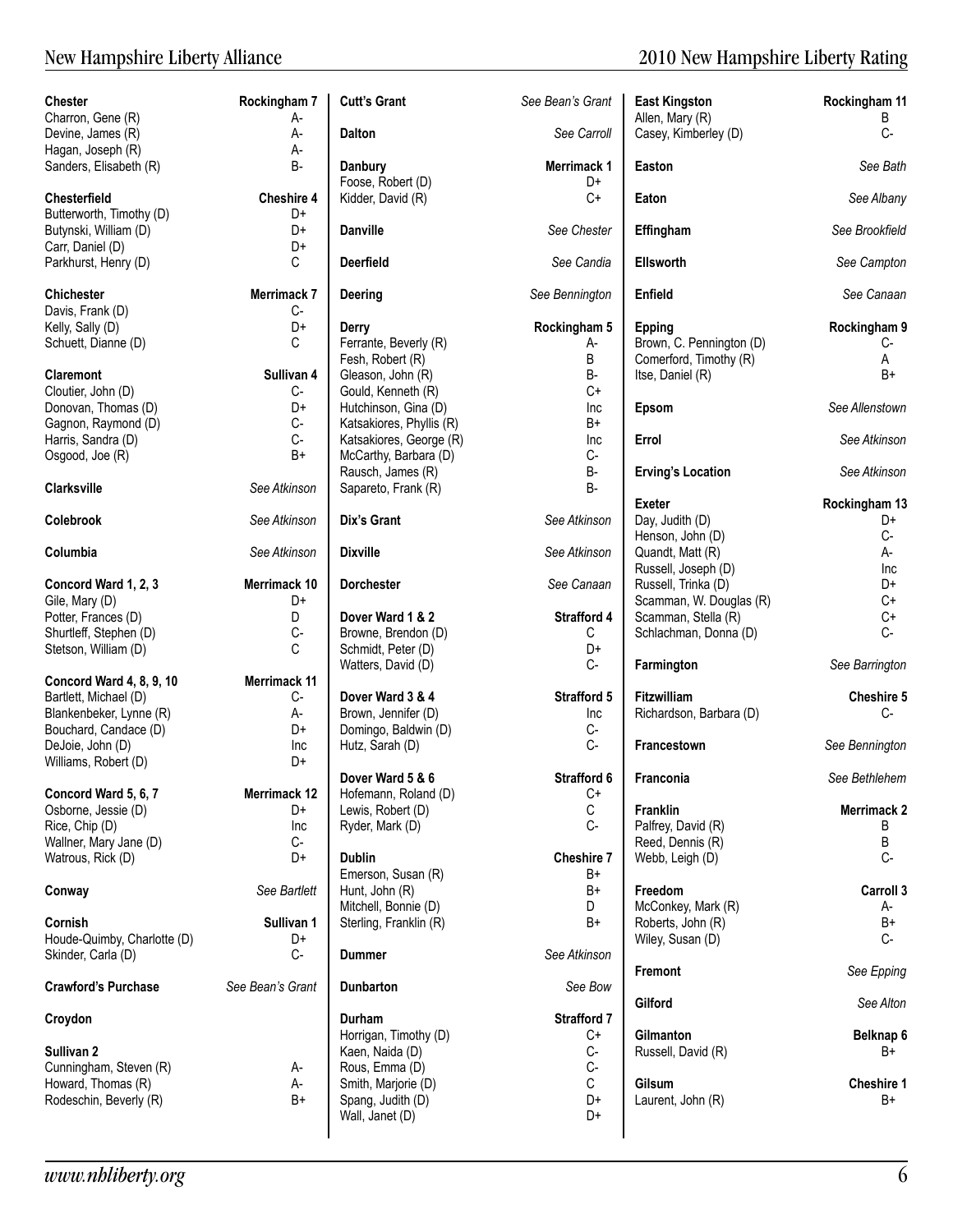| Goffstown<br>Day, Russell (R)<br>Emerton, Larry (R)<br>Hikel, John (R)<br>Hodges, Kevin (D)<br>Holden, Rip (R)<br>Hopper, Gary (R)<br>Kurk, Neal (R)<br>Pratt, Calvin (R) | Hillsborough 7<br>B<br>В-<br>B+<br>C<br>B+<br>B+<br>B+<br>A | Han<br>Ben<br>Nor<br>Pas<br>Pier<br>Har<br>Alle<br>Carl      |
|---------------------------------------------------------------------------------------------------------------------------------------------------------------------------|-------------------------------------------------------------|--------------------------------------------------------------|
| Gorham                                                                                                                                                                    | See Bean's Grant                                            | Joh<br>Lera                                                  |
| Goshen                                                                                                                                                                    | See Croydon                                                 | Har                                                          |
| Grafton                                                                                                                                                                   | See Canaan                                                  | Hav                                                          |
| Grantham                                                                                                                                                                  | See Comish                                                  | Heb<br>Cod                                                   |
| Greenfield                                                                                                                                                                | See Bennington                                              | Smi                                                          |
| Greenland<br>Tucker, Pamela (R)                                                                                                                                           | Rockingham 17<br>B+                                         | Hen                                                          |
| Green's Grant                                                                                                                                                             | See Bean's Grant                                            | Hill                                                         |
| Greenville                                                                                                                                                                | Hillsborough 3                                              | Hill:                                                        |
| Hammond, Jill (D)<br>Irwin, Anne-Marie (D)                                                                                                                                | D<br>Inc                                                    | Hin:                                                         |
| Leishman, Peter (D)<br>Peterson, Andrew (R)                                                                                                                               | С<br>C+                                                     | Hol                                                          |
| Groton                                                                                                                                                                    | See Alexandria                                              | Hol                                                          |
| <b>Hadley's Purchase</b>                                                                                                                                                  | See Bean's Grant                                            | Hoc<br>Bou                                                   |
| <b>Hale's Location</b>                                                                                                                                                    | See Bartlett                                                | Hes<br>Koto<br>Smi                                           |
| Hampstead<br>Flanders, John (R)<br>Lyons, Melissa (D)<br>Major, Norman (R)<br>Sedensky, John (R)<br>Welch, David (R)<br>Wells, Roger (R)<br>Weyler, Kenneth (R)           | Rockingham 8<br>В-<br>C+<br>B<br>А-<br>A-<br>В<br>B         | Hop<br>Han<br>Ow<br>Rich<br>Huc<br>Boe                       |
| <b>Hampton</b><br>Bridle, Russell (R)<br>Cushing, Robert (D)<br>Kepner, Susan (D)<br>Nevins, Chris (R)<br>Stiles, Nancy (R)<br><b>Hampton Falls</b>                       | Rockingham 15<br>C+<br>C-<br>D-<br>B<br>B<br>Rockingham 14  | Chri<br>Doh<br>Gar<br>Hae<br>Har<br>Jas<br>Kno<br>Kno<br>Obe |
| Perkins, Amy (R)<br>Perkins, Lawrence (R)<br>Preston, Mark (D)<br>Weare, Everett (R)                                                                                      | B<br>В-<br>Inc<br>В-                                        | Obe<br>Ren<br>Uler                                           |
| Hancock                                                                                                                                                                   | See Antrim                                                  | Jac                                                          |
|                                                                                                                                                                           |                                                             | Jaff                                                         |

| <b>Hanover</b>                              | Grafton 9             | Ke          |
|---------------------------------------------|-----------------------|-------------|
| Benn, Bernard (D)                           | C-<br>D+              | Bur         |
| Nordgren, Sharon (D)<br>Pastor, Beatriz (D) | С-                    | But<br>Lino |
| Pierce, David (D)                           | C-                    | Me          |
|                                             |                       | Rot         |
| Harrisville                                 | <b>Cheshire 6</b>     | Rot         |
| Allen, Peter (D)                            | D+                    | We          |
| Carlson, Nancy (D)                          | C-                    |             |
| Johnson, Jane (R)                           | B+                    | Keı         |
| Lerandeau, Alfred (D)                       | D+                    |             |
|                                             |                       | Kill        |
| <b>Hart's Location</b>                      | See Bartlett          | Kin         |
| Haverhill                                   | See Benton            |             |
|                                             |                       | Lac         |
| <b>Hebron</b>                               | <b>Grafton 7</b>      | Ars         |
| Cooney, Mary (D)                            | D                     | Flar        |
| Smith, Suzanne (D)                          | C-                    | Ree         |
|                                             |                       | Stu         |
| Henniker                                    | See Bradford          | Vea         |
| Hill                                        | See Franklin          | Lar         |
| Hillsborough                                | See Antrim            | Lar         |
| <b>Hinsdale</b>                             | See Chesterfield      | Lar         |
| <b>Holderness</b>                           | See Alexandria        | Let         |
|                                             |                       | Alm         |
| <b>Hollis</b>                               | See Brookline         | Gol<br>Har  |
| <b>Hooksett</b>                             | Merrimack 9           | Wh          |
| Boutin, David (R)                           | Inc                   |             |
| Hess, David (R)                             | B-                    | Lee         |
| Kotowski, Frank (R)                         | B+                    |             |
| Smith, Todd (R)                             | B+                    | Ler         |
| Hopkinton                                   | Merrimack 4           | Lin         |
| Hamm, Christine (D)                         | С-                    |             |
| Owen, Derek (D)                             | C-                    | Lis         |
| Richardson, Gary (D)                        | D+                    |             |
| Hudson                                      |                       | Litc        |
| Boehm, Ralph (R)                            | Hillsborough 27<br>A- | Litt        |
| Christiansen, Lars (R)                      | В÷                    | Bul         |
| Doherty, Shaun (R)                          | B                     | Wa          |
| Gandia, Laura (R)                           | В-                    |             |
| Haefner, Robert (R)                         | А-                    | Liv         |
| Hardy, Valerie (D)                          | D                     |             |
| Jasper, Shawn (R)                           | <b>B-</b>             | Lor         |
| Knowles, John (D)                           | C-                    |             |
| Knowles, Mary Ann (D)                       | C-                    | Lοι         |
| Ober, Lynne (R)                             | A                     |             |
| Ober, Russell (R)                           | A<br>A                | Lyr         |
| Renzullo, Andrew (R)<br>Ulery, Jordan (R)   | А-                    | Lyn         |
| <b>Jackson</b>                              | See Bartlett          | Lyr         |
| Jaffrey                                     | See Dublin            | Fos<br>Hol  |
| Jefferson                                   | See Carroll           | Me<br>ΟΈ    |
|                                             |                       |             |
|                                             |                       |             |

## New Hampshire Liberty Alliance 2010 New Hampshire Liberty Rating

| afton 9             | Keene                                    | Cheshire 3        |
|---------------------|------------------------------------------|-------------------|
| C-                  | Burridge, Delmar (D)                     | D                 |
| D+                  | Butcher, Suzanne (D)                     | D-                |
| C-                  | Lindsey, Steven (D)                      | С                 |
| C-                  | Meader, David (D)                        | C                 |
|                     | Roberts, Kris (D)                        | C                 |
| shire 6:            | Robertson, Timothy (D)                   | D                 |
| D+                  | Weed, Charles (D)                        | $C -$             |
| C-                  |                                          |                   |
| B+                  | Kensington                               | See Hampton Falls |
| D+                  |                                          |                   |
|                     | Kilkenny                                 | See Carroll       |
| <b>Bartlett</b>     |                                          |                   |
|                     | Kingston                                 | See Hampstead     |
| Benton              |                                          |                   |
|                     | Laconia                                  | Belknap 4         |
| afton 7             | Arsenault, Beth (D)                      | D+                |
| D<br>C-             | Flanders, Donald (R)                     | B                 |
|                     | Reever, Judith (D)                       | C-<br>D           |
| radford             | Stuart, Richard (D)<br>Veazey, John (R)  | Inc               |
|                     |                                          |                   |
| Franklin            | Lancaster                                | See Carroll       |
|                     |                                          |                   |
| Antrim              | Landaff                                  | See Bath          |
|                     |                                          |                   |
| sterfield           | Langdon                                  | See Acworth       |
|                     |                                          |                   |
| xandria             | Lebanon                                  | Grafton 11        |
|                     | Almy, Susan (D)                          | D+                |
| ookline             | Gould, Franklin (D)                      | D+                |
|                     | Harding, Laurie (D)                      | D+                |
| mack 9<br>Inc       | White, Andrew (D)                        | C-                |
| B-                  | Lee                                      | See Durham        |
| B+                  |                                          |                   |
| B+                  | Lempster                                 | See Claremont     |
|                     |                                          |                   |
| mack 4              | Lincoln                                  | See Bath          |
| C-                  |                                          |                   |
| $C -$               | Lisbon                                   | See Bath          |
| D+                  |                                          |                   |
|                     | Litchfield                               | See Hudson        |
| <sub>'</sub> ugh 27 |                                          |                   |
| А-                  | Littleton                                | <b>Grafton 1</b>  |
| B+                  | Bulis, Lyle (R)                          | В                 |
| B<br><b>B-</b>      | Ward, Brien (R)                          | B                 |
| A-                  | Livermore                                | See Bath          |
| D                   |                                          |                   |
| <b>B-</b>           | Londonderry                              | See Auburn        |
| C-                  |                                          |                   |
| C-                  | Loudon                                   | See Andover       |
| A                   |                                          |                   |
| A                   | Lyman                                    | See Littleton     |
| A                   |                                          |                   |
| А-                  | Lyme                                     | See Hanover       |
|                     |                                          |                   |
| Bartlett            | Lyndeborough                             | Hillsborough 4    |
|                     | Foster, Linda (D)                        | С-                |
| : Dublin            | Holden, Frank (R)                        | B+<br>B+          |
| Carroll             | Mead, Robert (R)<br>O'Brien, William (R) | А-                |
|                     |                                          |                   |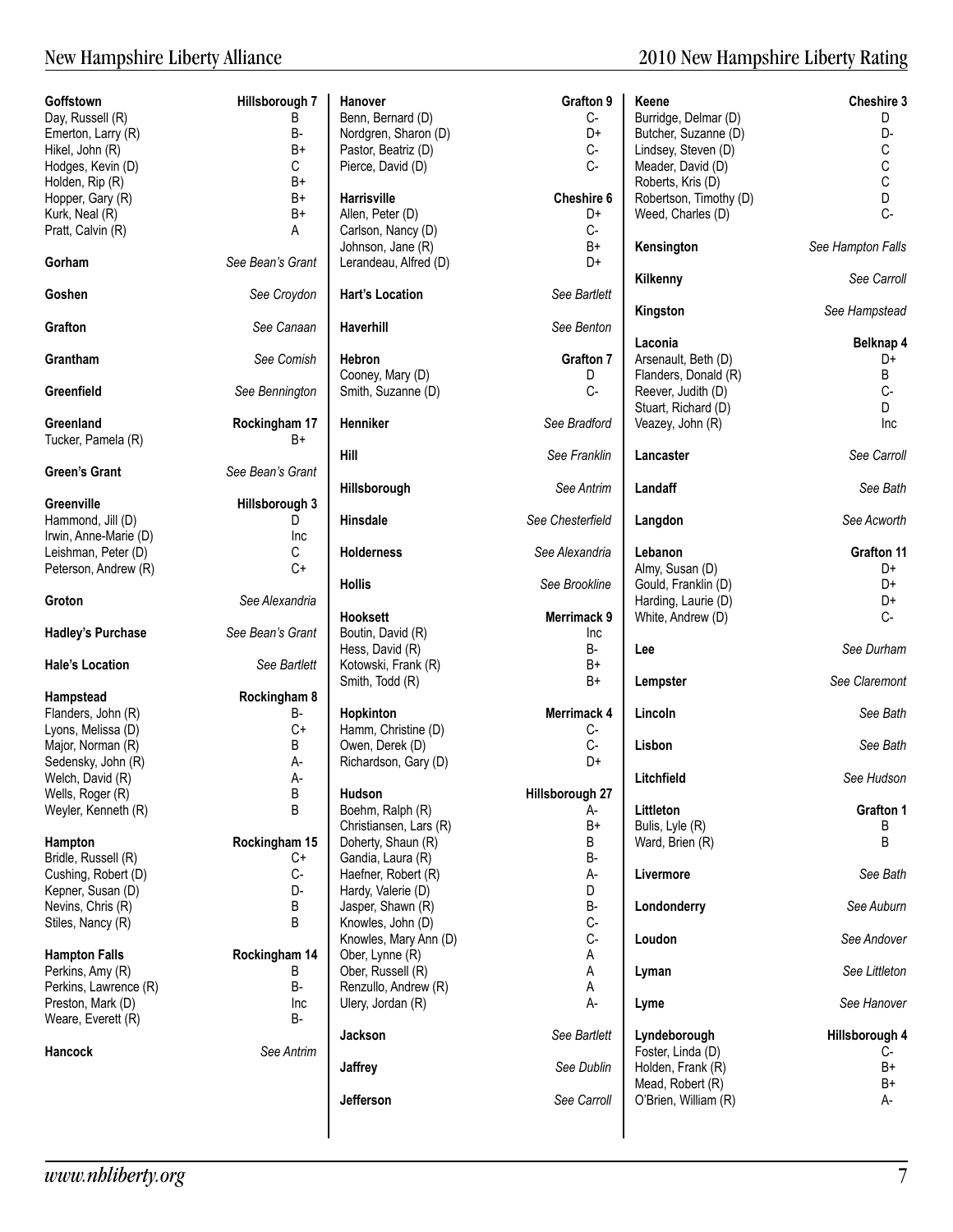| Madbury                                   | See Durham       | <b>Mason</b>                               | See Brookline    | Nashua Ward 7<br>Caron, June (D)       | Hillsborough 25<br>C- |
|-------------------------------------------|------------------|--------------------------------------------|------------------|----------------------------------------|-----------------------|
| <b>Madison</b>                            | See Albany       | <b>Meredith</b><br>Miller, Kate (D)        | Belknap 3<br>D+  | Hogan, Edith (R)<br>Soucy, Timothy (D) | А-<br>C               |
| <b>Manchester Ward 1</b>                  | Hillsborough 8   | Nedeau, Stephen (R)                        | B                |                                        |                       |
| Goley, Jeffrey (D)                        | С                |                                            |                  | Nashua Ward 5, 8, 9                    | Hillsborough 26       |
| Ramsey, Peter (D)                         | $C -$            | Merrimack                                  | Hillsborough 19  | Kelley, John (D)                       | Inc                   |
| Sullivan, Daniel (D)                      | С                | Batula, Peter (R)                          | $B+$             | Kopka, Angeline (D)                    | $C -$                 |
|                                           |                  | Christensen, Chris (R)                     | B+               | LaPlante, Roland (D)                   | C                     |
| <b>Manchester Ward 2</b>                  | Hillsborough 9   | Elliott, Nancy (R)                         | A-               | Lisle, Carolyn (D)                     | Inc                   |
| Craig, James (D)                          | C-               | Hinch, Richard (R)                         | <b>B-</b>        | O'Brien, Michael (D)                   | C-                    |
| Tahir, Saghir (R)                         | Inc              | Hinkle, Peyton (R)                         | $B+$             | Poznanski, Brian (D)                   | $C -$                 |
| Thompson, Robert (D)                      | D+               | L'Heureux, Robert (R)<br>O'Neil, James (D) | B<br>C           | Price, Pamela (R)<br>Schulze, Joan (D) | B-<br>D               |
| <b>Manchester Ward 3</b>                  | Hillsborough 10  | Pellegrino, Tony (R)                       | B+               | Shaw, Kimberly (D)                     | С                     |
| Chininis, Alexis (D)                      | D                |                                            |                  | Silva, Peter (R)                       | B                     |
| Jeudy, Jean (D)                           | $C-$             | Middleton                                  | See Barrington   |                                        |                       |
| Long, Patrick (D)                         | C                |                                            |                  | Nelson                                 | See Alstead           |
|                                           |                  | Milan                                      | See Berlin       |                                        |                       |
| <b>Manchester Ward 4</b>                  | Hillsborough 11  |                                            |                  | <b>New Boston</b>                      | See Lyndeborough      |
| Levasseur, Nickolas (D)                   | Inc              | <b>Milford</b>                             | See Amherst      |                                        |                       |
| Pepino, Leo (R)                           | В                |                                            |                  | <b>New Castle</b>                      | Rockingham 18         |
| Walsh, Robert (D)                         | $C -$            | <b>Millsfield</b>                          | See Atkinson     | Borden, David (D)                      | $C-$                  |
|                                           |                  |                                            |                  | Smith, William (R)                     | А-                    |
| <b>Manchester Ward 5</b>                  | Hillsborough 12  | <b>Milton</b>                              | See Barrington   |                                        |                       |
| Hebert, Roger (D)<br>Komi, Richard (D)    | <b>Inc</b><br>С  | Monroe                                     | See Bath         | <b>New Durham</b>                      | See Barrington        |
| Rokas, Theodoros (D)                      | C-               |                                            |                  | <b>New Hampton</b>                     | See Center Harbor     |
|                                           |                  | <b>Mont Vernon</b>                         | See Lyndeborough |                                        |                       |
| <b>Manchester Ward 6</b>                  | Hillsborough 13  |                                            |                  | New Ipswich                            | See Greenville        |
| Baroody, Benjamin (D)                     | C-               | Moultonborough                             | Carroll 4        |                                        |                       |
| Gagne, Larry (R)                          | A                | Ahlgren, Christopher (R)                   | B+               | New London                             | See Danbury           |
| Infantine, William (R)                    | B                | Knox, J. David (R)                         | $C+$             |                                        |                       |
|                                           |                  | Patten, Betsey (R)                         | B+               | Newbury                                | Merrimack 3           |
| <b>Manchester Ward 7</b>                  | Hillsborough 14  | Stevens, Stanley (R)                       | B                | McMahon, Patricia (D)                  | D+                    |
| Garrity, Patrick (D)<br>Haley, Robert (D) | D+<br>С          | Nashua Ward 1                              | Hillsborough 20  | <b>Newfields</b>                       | Rockingham 12         |
| Williams, Carol (D)                       | D+               | Ginsburg, Ruth (D)                         | С                | Abbott, Dennis (D)                     | C-                    |
|                                           |                  | Matarazzo, Anthony (D)                     | D                | Howard, Doreen (D)                     | $C-$                  |
| <b>Manchester Ward 8</b>                  | Hillsborough 15  | Seidel, Carl (R)                           | A-               | Moody, Marcia (D)                      | D                     |
| Farley, Michael (D)                       | D+               |                                            |                  |                                        |                       |
| Katsiantonis, Thomas (D)                  | С                | Nashua Ward 2                              | Hillsborough 21  | Newington                              | Rockingham 16         |
| Vaillancourt, Steve (R)                   | A-               | Hackel, Paul (D)                           | D+               | Cali-Pitts, Jacqueline (D)             | С                     |
|                                           |                  | Harvey, Suzanne (D)                        | $C -$            | DiPentima, Rich (D)                    | D-                    |
| <b>Manchester Ward 9</b>                  | Hillsborough 16  | McCarthy, Michael (R)                      | B                | McEachern, Paul (D)                    | D+                    |
| Flurey, Joan (D)                          | D+               |                                            |                  | Norelli, Terie (D)                     | (Speaker)             |
| Pilotte, Maurice (D)                      | D                | Nashua Ward 3                              | Hillsborough 22  | Pantelakos, Laura (D)                  | C-                    |
| Shaw, Barbara (D)                         | C+               | Movsesian, Lori (D)<br>Rhodes, Brian (D)   | C-<br>$C-$       | Read, Robin (D)<br>Splaine, James (D)  | D<br>$C -$            |
| Manchester Ward 10, 11, 12                | Hillsborough 17  | Rosenwald, Cindy (D)                       | $C -$            |                                        |                       |
| Beauchamp, Roger (D)                      | C+               |                                            |                  | Newmarket                              | See Newfields         |
| Beaulieu, Jane (D)                        | С                | Nashua Ward 4                              | Hillsborough 23  |                                        |                       |
| Boisvert, Ronald (D)                      | $C -$            | Cote, David (D)                            | C-               | Newport                                | See Croydon           |
| Katsiantonis, George (D)                  | Inc              | Gorman, Mary (D)                           | C+               |                                        |                       |
| Messier, Irene (R)                        | C+               | Marshall, Seth (D)                         | D+               | Newton                                 | See East Kingston     |
| Nixon, David (D)                          | $C -$            |                                            |                  |                                        |                       |
| Soucy, Connie (R)                         | A-               | Nashua Ward 6                              | Hillsborough 24  | <b>North Hampton</b>                   | See Exeter            |
| Winters, Joel (D)                         | A-               | Campbell, David (D)<br>Clemons, Jane (D)   | C-<br>$C-$       | Northfield                             | See Andover           |
| Marlborough                               | See Harrisville  | Gidge, Kenneth (D)                         | Inc              |                                        |                       |
|                                           |                  |                                            |                  | Northumberland                         | See Carroll           |
| <b>Marlow</b>                             | See Alstead      |                                            |                  |                                        |                       |
|                                           |                  |                                            |                  | Northwood                              | See Candia            |
| <b>Martin's Location</b>                  | See Bean's Grant |                                            |                  |                                        |                       |
|                                           |                  |                                            |                  |                                        |                       |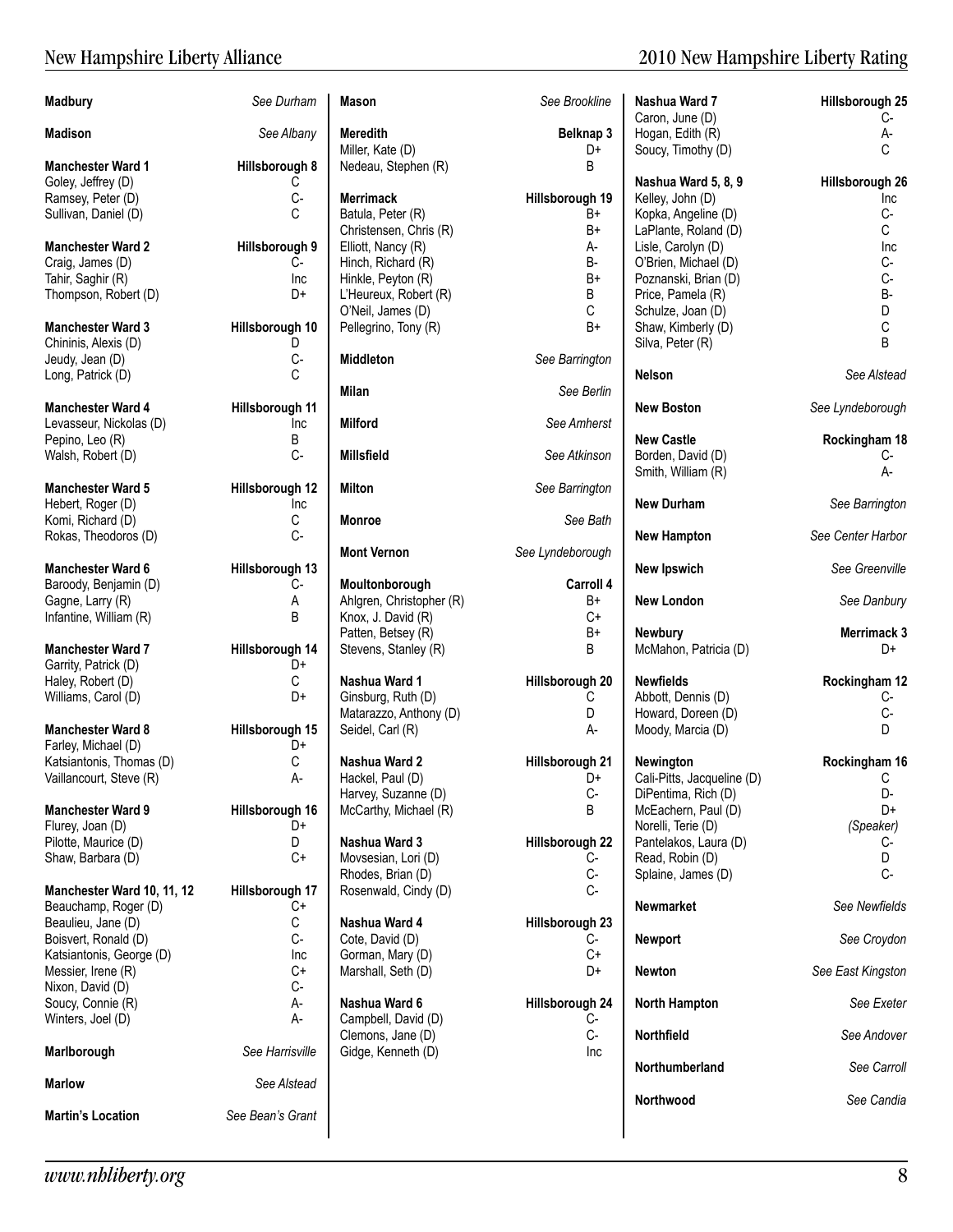| Nottingham                                       | See Candia               | Rye                                             | See New Castle    | <b>Surry</b>              | See Gilsum         |
|--------------------------------------------------|--------------------------|-------------------------------------------------|-------------------|---------------------------|--------------------|
| Odell                                            | See Atkinson             | <b>Salem</b>                                    | Rockingham 4      | <b>Sutton</b>             | See Newbury        |
| Orange                                           | See Canaan               | Bates, David (R)<br>Belanger, Ronald (R)        | А-<br><b>B-</b>   | Swanzey                   | See Harrisville    |
| Orford                                           | See Campton              | Bettencourt, David (R)<br>Crisler, Margaret (R) | $B+$<br>B+        | <b>Tamworth</b>           | See Freedom        |
| Ossipee                                          | See Freedom              | DiFruscia, Anthony (R)<br>Elliott, Robert (R)   | B-<br>B+          | <b>Temple</b>             | See Lyndeborough   |
| Pelham                                           | See Hudson               | Garcia, Marilinda (R)<br>Griffin, Mary (R)      | <b>B-</b><br>B    | Thom. & Mes. Purchase     | See Bean's Grant   |
| <b>Pembroke</b>                                  | See Chichester           | Ingram, Russell (R)<br>Kolodziej, Walter (R)    | B<br>B            | <b>Thornton</b>           | Grafton 4          |
| Peterborough                                     | See Greenville           | McMahon, Charles (R)<br>Priestley, Anne (R)     | $B+$<br>С         | Matheson, Robert (D)      | C-                 |
| Piermont                                         | See Benton               | Webber, Carolyn (D)                             | $C -$             | <b>Tilton</b>             | See Sanbomton      |
| <b>Pinkham's Grant</b>                           | See Bean's Grant         | <b>Salisbury</b>                                | See Andover       | <b>Troy</b>               | See Harrisville    |
| Pittsburg                                        | See Atkinson             | Sanbornton<br>Fields, Dennis (R)                | Belknap 2<br>В    | <b>Tuftonboro</b>         | See Moultonborough |
| <b>Pittsfield</b>                                | See Allenstown           | Merry, Liz (D)                                  | $C -$             | <b>Unity</b>              | See Claremont      |
| Plainfield                                       | See Cornish              | Sandown                                         | See Chester       | Wakefield                 | See Brookfield     |
| Plaistow                                         | See Hampstead            | Sandwich                                        | See Freedom       | Walpole                   | See Alstead        |
|                                                  | See Hebron               | <b>Sargent's Purchase</b>                       | See Bean's Grant  | Warner                    | See Hopkinton      |
| Plymouth                                         |                          | <b>Seabrook</b>                                 | See Hampton Falls | Warren                    | See Benton         |
| Portsmouth                                       | See Newington            | <b>Second College Grant</b>                     | See Atkinson      | Washington                | See Croydon        |
| Randolph                                         | See Carroll              | <b>Sharon</b>                                   | See Greenville    | <b>Waterville Valley</b>  | See Bath           |
| Raymond<br>Bishop, Franklin (R)                  | Rockingham 2<br>Inc      | Shelburne                                       | See Bean's Grant  | Weare                     | See Goffstown      |
| Hoelzel, Kathleen (R)<br>Kappler, L. Mike (R)    | B+<br>А-                 | Somersworth                                     | See Rollinsford   | Webster                   | See Hopkinton      |
| Richmond                                         | See Fitzwilliam          | South Hampton                                   | See Hampton Falls | Wentworth                 | See Campton        |
| Rindge                                           | See Dublin               | Springfield                                     | See Croydon       | <b>Wentworth Location</b> | See Atkinson       |
| Rochester                                        | <b>Strafford 1</b>       | <b>Stark</b>                                    | See Carroll       | Westmoreland              | See Gilsum         |
| Brennan, William (D)                             | С                        |                                                 |                   |                           |                    |
| Brown, Julie (R)<br>Grassie, Anne (D)            | С<br>$C-$                | Stewartstown                                    | See Atkinson      | Whitefield                | See Carroll        |
| Groen, Warren (R)<br>Hubbard, Pamela (D)         | А-<br>C-                 | <b>Stoddard</b>                                 | See Alstead       | Wilmot                    | See Danbury        |
| Keans, Sandra (D)                                | D+                       | <b>Strafford</b>                                | See Barrington    | Wilton                    | See Lyndeborough   |
| Lauterborn, Elaine (D)<br>Rogers, Rose Marie (D) | C+<br>D+                 | <b>Stratford</b>                                | See Carroll       | Winchester                | See Chesterfield   |
| Twombly, James (R)                               | Inc                      | <b>Stratham</b>                                 | See Exeter        | Windham                   | See Salem          |
| Rollinsford<br>Berube, Roger (D)                 | <b>Strafford 2</b><br>C- | <b>Success</b>                                  | See Berlin        | Windsor                   | See Antrim         |
| Rollo, Deanna (D)<br>Rollo, Michael (D)          | D+<br>Inc                | <b>Sugar Hill</b>                               | See Bath          | Wolfeboro                 | See Moultonborough |
| Sprague, Dale (D)                                | B-                       |                                                 |                   |                           |                    |
| Ward, Kenneth (D)                                | D+                       | Sullivan                                        | See Alstead       | Woodstock                 | See Thorton        |
| Roxbury                                          | See Alstead              | <b>Sunapee</b><br>Gottling, Suzanne (D)         | Sullivan 3<br>C-  |                           |                    |
| Rumney                                           | See Campton              |                                                 |                   |                           |                    |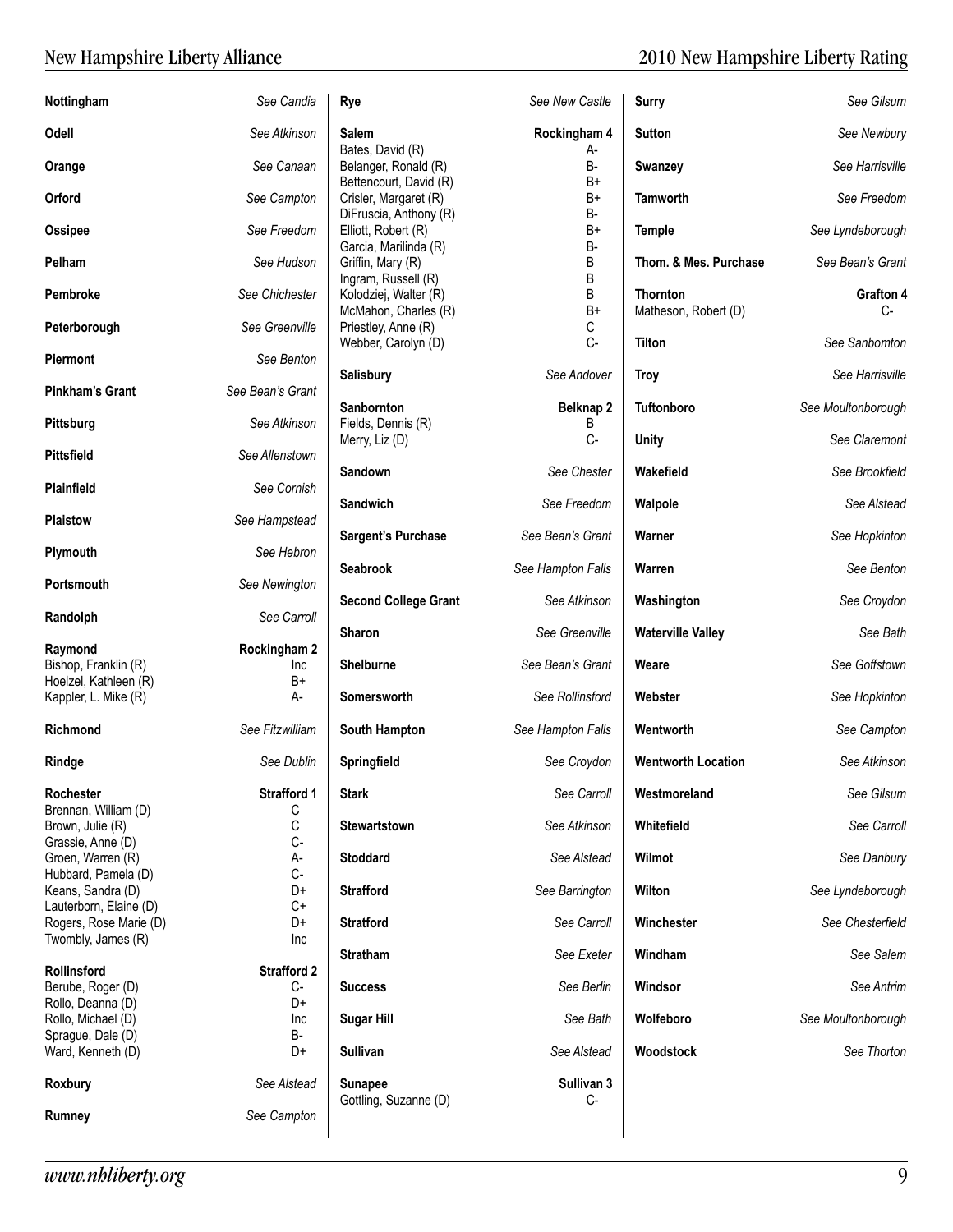Abbott, Dennis (D) C-<br>Aquiar, James (D) C-Aguiar, James  $(D)$  C-<br>Ahlaren. Christopher (R) B+ Ahlgren, Christopher  $(R)$ Allen, Mary (R) B Allen, Peter (D) D+<br>Almy, Susan (D) D+ Almy, Susan (D) D+<br>Anderson, Eric (R) A-Anderson, Eric (R) <br>Arsenault, Beth (D) D+ Arsenault, Beth (D) Bailey, Clinton (R) B+<br>Baldasaro, Alfred (R) A-<br>Baroody, Benjamin (D) C-Baldasaro, Alfred (R) Baroody, Benjamin (D) C-<br>Bartlett, Michael (D) C-Bartlett, Michael (D) Bates, David (R) <br>Batula, Peter (R) B+ Batula, Peter (R) B+<br>Beauchamp, Roger (D) C+ Beauchamp, Roger (D) C-<br>Beaulieu, Jane (D) C-Beaulieu, Jane (D) C<br>Beck, Catriona (D) D Beck, Catriona (D) D<br>Belanger, Ronald (R) B-Belanger, Ronald (R) B-<br>Belvin, William (R) B-<br>Benn, Bernard (D) C-Belvin, William (R) Benn, Bernard (D) C-<br>Bergin, Peter (R) B-Bergin, Peter (R)<br>Bergin, Peter (R)<br>Berube, Roger (D) C-Berube, Roger  $(D)$  C-<br>Bettencourt David (R) B+ Bettencourt, David (R) Bickford, David (R) B<br>Bishon, Franklin (R) B B Inc Bishop, Franklin (R) lno<br>Blankenbeker, Lynne (R) A-Blankenbeker, Lynne (R) Boehm, Ralph (R)<br>
Boisvert, Ronald (D)<br>
Bolster, Peter (R)<br>
Borden, David (D)<br>
C-Boisvert, Ronald (D) Bolster, Peter (R) Borden, David (D) Bouchard, Candace (D) D+<br>Boutin, David (R) lnc Boutin, David  $(R)$  Inc<br>Boyce, Laurie  $(R)$  B+ Boyce, Laurie (R) B-<br>Brennan, William (D) C Brennan, William (D) C<br>Bridgham, Robert (D) D Bridgham, Robert (D) D<br>Bridle, Russell (R) C+ Bridle, Russell (R) (C+<br>Brown, C. Pennington (D) (C-Brown, C. Pennington (D) C-<br>Brown, Carole (D) C-Brown, Carole (D) Brown, Jennifer (D) lnc<br>Brown, Julie (R) C Brown, Julie (R) C<br>Brown, Larry (D) D+ Brown, Larry (D) D+<br>Browne, Brendon (D) C Browne, Brendon (D)<br>Buco, Thomas (D) C-<br>Bulis, Lyle (R) B Buco, Thomas (D) Bulis, Lyle (R) B<br>Burke, Rachel (D) B<br>D+ Burke, Rachel (D) Burridge, Delmar (D) D Butcher, Suzanne (D) D-<br>Butler, Edward (D) D-Butler, Edward (D) D+<br>Butterworth, Timothy (D) D+ Butterworth, Timothy (D) D+<br>Butynski, William (D) D+ Butynski, William (D) D+<br>Cali-Pitts, Jacqueline (D) C<br>Campbell, David (D) C-Cali-Pitts, Jacqueline (D) Campbell, David (D) C-<br>Carlson, Nancy (D) C-Carlson, Nancy (D) C-<br>Caron, June (D) C-Caron, June (D) C-<br>Carr, Daniel (D) C-Carr, Daniel (D) D+<br>Case, Frank (R) B-Case, Frank (R) B-<br>Casey, Kimberley (D) C-Casey, Kimberley (D) C-<br>Cebrowski, John (R) B+ Cebrowski, John (R) B+<br>Chandler, Gene (R) B+ Chandler, Gene  $(R)$  B+<br>Chandley, Shannon (D) C-Chandley, Shannon (D) Charron, Gene (R) <br>Chase, Claudia (D) D Chase, Claudia (D)<br>
Chininis, Alexis (D) D Chininis, Alexis  $(D)$  D<br>Christensen. Chris (R) B+ Christensen, Chris (R) Christiansen, Lars (R) B+<br>Clarke. Claire (D) D Clarke, Claire (D)<br>
Clemons, Jane (D)<br>
Coutier, John (D)<br>
C-Clemons, Jane (D) Cloutier, John (D) Coffey, Jennifer (R) A<br>Comerford, Timothy (R) A<br>Cooney, Mary (D) D Comerford, Timothy (R) Cooney, Mary (D) Cote, David (D) C-<br>Craig, James (D) C-Craig, James (D) C-<br>Crisler, Margaret (R) B+ Crisler, Margaret (R) B+<br>Cunningham, Steven (R) A-Cunningham, Steven (R) A-<br>Cushing, Robert (D) C-Cushing, Robert (D) C-<br>Cyr, James (D) C Cyr, James (D) C<br>Daniels, Gary (R) C<br>A-Daniels, Gary (R) <br>Davis, Frank (D) C-Davis, Frank (D) C-<br>Day, Judith (D) D+ Day, Judith (D)

| Day, Russell (R)       | В   |
|------------------------|-----|
| DeJoie, John (D)       | Inc |
|                        |     |
| DeSimone, Debra (R)    | В   |
| DeStefano, Stephen (D) | C+  |
| Devine, James (R)      | А-  |
| DiFruscia, Anthony (R) | В-  |
|                        |     |
| DiPentima, Rich (D)    | D-  |
| Doherty, Shaun (R)     | В   |
| Dokmo, Cynthia (R)     | В-  |
|                        | C-  |
| Domingo, Baldwin (D)   |     |
| Donovan, Thomas (D)    | D+  |
| Drisko, Richard (R)    | В   |
| Dumaine, Dudley (R)    | В   |
|                        | C-  |
| Eaton, Daniel (D)      |     |
| Elliott, Nancy (R)     | А-  |
| Elliott, Robert (R)    | B+  |
| Emerson, Susan (R)     | B+  |
|                        | В-  |
| Emerton, Larry (R)     |     |
| Emiro, Frank (R)       | А-  |
| Farley, Michael (D)    | D+  |
| Ferrante, Beverly (R)  | А-  |
|                        | В   |
| Fesh, Robert (R)       |     |
| Fields, Dennis (R)     | В   |
| Flanders, Donald (R)   | В   |
| Flanders, John (R)     | В-  |
|                        | B+  |
| Fleck, Joseph (R)      |     |
| Flurey, Joan (D)       | D+  |
| Foose, Robert (D)      | D+  |
| Ford, Susan (D)        | С-  |
|                        | C-  |
| Foster, Linda (D)      |     |
| French, Barbara (D)    | D   |
| Friedrich, Carol (D)   | С-  |
| Gagne, Larry (R)       | Α   |
|                        |     |
| Gagnon, Raymond (D)    | C-  |
| Gandia, Laura (R)      | В-  |
| Garcia, Marilinda (R)  | В-  |
| Gargasz, Carolyn (R)   | C+  |
|                        |     |
| Garrity, James (R)     | B+  |
| Garrity, Patrick (D)   | D+  |
| Gidge, Kenneth (D)     | Inc |
| Gile, Mary (D)         | D+  |
|                        |     |
| Ginsburg, Ruth (D)     | C   |
| Gionet, Edmond (R)     | А-  |
| Gleason, John (R)      | В-  |
| Goley, Jeffrey (D)     | С   |
|                        |     |
| Gorman, Mary (D)       | C+  |
| Gottling, Suzanne (D)  | С-  |
| Gould, Franklin (D)    | D+  |
| Gould, Kenneth (R)     | C+  |
|                        | В   |
| Graham, John (R)       |     |
| Grassie, Anne (D)      | C-  |
| Griffin, Mary (R)      | В   |
| Groen, Warren (R)      | А-  |
|                        | D+  |
| Hackel, Paul (D)       |     |
| Haefner, Robert (R)    | А-  |
| Hagan, Joseph (R)      | А-  |
| Haley, Robert (D)      | С   |
| Hamm, Christine (D)    | С-  |
|                        |     |
| Hammond, Jill (D)      | D   |
| Harding, Laurie (D)    | D+  |
| Hardy, Valerie (D)     | D   |
| Harris, Sandra (D)     | C-  |
|                        |     |
| Harvey, Philip (D)     | D-  |
| Harvey, Suzanne (D)    | С-  |
| Hatch, William (D)     | D+  |
| Hawkins, Ken (R)       | B+  |
|                        |     |
| Headd, James (R)       | B+  |
| Hebert, Roger (D)      | Inc |
| Henson, John (D)       | C-  |
| Hess, David (R)        | В-  |
|                        |     |
| Hikel, John (R)        | B+  |
| Hinch, Richard (R)     | В-  |
| Hinkle, Peyton (R)     | B+  |
| Hodges, Kevin (D)      | C   |
|                        |     |
| Hoelzel, Kathleen (R)  | B+  |
| Hofemann, Roland (D)   | C+  |
| Hogan, Edith (R)       | А-  |
| Holden, Frank (R)      | B+  |
|                        |     |
| Holden, Rip (R)        | B+  |
| Hopper, Gary (R)       | B+  |
|                        |     |

| Horrigan, Timothy (D)<br>Houde-Quimby, Charlotte (D) | C+<br>D+  |
|------------------------------------------------------|-----------|
| Howard, Doreen (D)                                   | С-        |
| Howard, Thomas (R)                                   | А-        |
| Hubbard, Pamela (D)                                  | C-        |
| Hunt, John (R)                                       | B+        |
| Hutchinson, Gina (D)                                 | Inc       |
| Hutchinson, Karen (R)                                | Inc       |
| Hutz, Sarah (D)<br>Infantine, William (R)            | C-<br>В   |
| Ingbretson, Paul (R)                                 | А-        |
| Ingersoll, Paul (D)                                  | С         |
| Ingram, Russell (R)                                  | В         |
| Introne, Robert (R)                                  | А-        |
| Irwin, Anne-Marie (D)                                | Inc       |
| Itse, Daniel (R)                                     | B+        |
| Jasper, Shawn (R)<br>Jeudy, Jean (D)                 | В-<br>С-  |
| Johnson, Jane (R)                                    | В÷        |
| Johnson, William (D)                                 | С-        |
| Kaen, Naida (D)                                      | С-        |
| Kappler, L. Mike (R)                                 | А-        |
| Katsakiores, George (R)                              | Inc       |
| Katsakiores, Phyllis (R)                             | B+        |
| Katsiantonis, George (D)                             | Inc       |
| Katsiantonis, Thomas (D)                             | С         |
| Keans, Sandra (D)<br>Kelley, John (D)                | D+<br>Inc |
| Kelly, Sally (D)                                     | D+        |
| Kepner, Susan (D)                                    | D-        |
| Kidder, David (R)                                    | C+        |
| Knowles, John (D)                                    | С-        |
| Knowles, Mary Ann (D)                                | С-        |
| Knox, J. David (R)                                   | C+        |
| Kolodziej, Walter (R)                                | В<br>С    |
| Komi, Richard (D)<br>Kopka, Angeline (D)             | C-        |
| Kotowski, Frank (R)                                  | В÷        |
| Kurk, Neal (R)                                       | B+        |
| L'Heureux, Robert (R)                                | В         |
| Ladd, Rick (R)                                       | B+        |
| Laliberte, Suzanne (D)                               | D+        |
| LaPlante, Roland (D)                                 | C         |
| Laurent, John (R)<br>Lauterborn, Elaine (D)          | B+<br>C+  |
| Leishman, Peter (D)                                  | С         |
| Lerandeau, Alfred (D)                                | D+        |
| Levasseur, Nickolas (D)                              | Inc       |
| Levesque, Melanie (D)                                | D+        |
| Lewis, Robert (D)                                    | С         |
| Lindsey, Steven (D)                                  | С         |
| Lisle, Carolyn (D)<br>Lockwood, Priscilla (R)        | Inc<br>В  |
| Long, Patrick (D)                                    | С         |
| Lyons, Melissa (D)                                   | C+        |
| Mack, Ron (D)                                        | С-        |
| Major, Norman (R)                                    | В         |
| Mann, Maureen (D)                                    | С-        |
| Marshall, Seth (D)                                   | D+        |
| Matarazzo, Anthony (D)                               | D<br>С-   |
| Matheson, Robert (D)<br>Maybeck, Margie (R)          | B+        |
| McCarthy, Barbara (D)                                | C-        |
| McCarthy, Michael (R)                                | B         |
| McClammer, Jim (D)                                   | С-        |
| McConkey, Mark (R)                                   | А-        |
| McEachern, Paul (D)                                  | D+        |
| McGuire, Carol (R)                                   | Α         |
| McKinney, Betsy (R)                                  | В<br>В÷   |
| McMahon, Charles (R)<br>McMahon, Patricia (D)        | D+        |
| Mead, Robert (R)                                     | B+        |
| Meader, David (D)                                    | С         |
| Mears, Lucy (D)                                      | D+        |
| Merrick, Evalyn (D)                                  | D         |
| Merry, Liz (D)                                       | C-        |
| Messier, Irene (R)                                   | C+        |
| Miller, Kate (D)<br>Millham, Alida (R)               | D+<br>C+  |
| Mitchell, Bonnie (D)                                 | D         |
|                                                      |           |

|                      | Moody, Marcia (D)         | D       |
|----------------------|---------------------------|---------|
| )+                   | Moran, Edward (R)         | В       |
| )-                   | Movsesian, Lori (D)       | С-      |
|                      |                           | D       |
| ŀ                    | Mulholland, Catherine (D) |         |
|                      | Nedeau, Stephen (R)       | В       |
| }+                   | Nevins, Chris (R)         | В       |
| ٦C                   | Nixon, David (D)          | C-      |
| ٦C                   | Nord, Susi (D)            | C-      |
|                      |                           |         |
| ≽                    | Nordgren, Sharon (D)      | D+      |
| S                    | Norelli, Terie (D)        | (Speake |
| ١-                   | O'Brien, Michael (D)      | C-      |
|                      | O'Brien, William (R)      | А-      |
|                      |                           | C       |
| S                    | O'Neil, James (D)         |         |
| ١-                   | Ober, Lynne (R)           | A       |
| ٦C                   | Ober, Russell (R)         | A       |
| }+                   | Osborne, Jessie (D)       | D+      |
| }-                   | Osgood, Joe (R)           | B+      |
| $\frac{1}{2}$        |                           |         |
|                      | Owen, Derek (D)           | C-      |
| }+                   | Packard, Sherman (R)      | B+      |
|                      | Palfrey, David (R)        | В       |
|                      | Palmer, Stephen (R)       | А-      |
| ١-                   |                           | C-      |
|                      | Pantelakos, Laura (D)     |         |
| ٦C                   | Parkhurst, Henry (D)      | С       |
| }+                   | Pastor, Beatriz (D)       | C-      |
| ٦C                   | Patten, Betsey (R)        | B+      |
|                      | Pellegrino, Tony (R)      | B+      |
|                      |                           | В       |
| )+                   | Pepino, Leo (R)           |         |
| ٦C                   | Perkins, Amy (R)          | В       |
| )+                   | Perkins, Lawrence (R)     | В-      |
| )-                   | Perry, Robert (D)         | D+      |
| $\cdot$              | Peterson, Andrew (R)      | C+      |
|                      |                           |         |
|                      | Petterson, Don (D)        | D+      |
|                      | Pierce, David (D)         | C-      |
| )<br>)-<br>)+        | Pilliod, James (R)        | В-      |
| S                    | Pilotte, Maurice (D)      | D       |
|                      | Porter, Margaret (D)      | C-      |
|                      |                           |         |
|                      | Potter, Frances (D)       | D       |
| }+                   | Poznanski, Brian (D)      | C-      |
| }+                   | Pratt, Calvin (R)         | Α       |
| ξ                    | Preston, Mark (D)         | Inc     |
| }+                   | Preston, Philip (D)       | D       |
|                      |                           |         |
| )+                   | Price, Pamela (R)         | В-      |
|                      | Price, Susan (D)          | C-      |
| }+                   | Priestley, Anne (R)       | С       |
| $\cdot$              | Quandt, Matt (R)          | А-      |
|                      |                           | C-      |
|                      | Ramsey, Peter (D)         |         |
| )+                   | Rappaport, Laurence (R)   | B+      |
| ٦C                   | Rausch, James (R)         | В-      |
|                      | Read, Robin (D)           | D       |
|                      | Reagan, John (R)          | А-      |
|                      |                           |         |
|                      | Reed, Dennis (R)          | В       |
| ٦Ċ                   | Reever, Judith (D)        | С-      |
| S                    | Remick, William (R)       | C+      |
|                      | Renzullo, Andrew (R)      | Α       |
|                      | Rhodes, Brian (D)         | $C -$   |
|                      | Rice, Chip (D)            |         |
|                      |                           | Inc     |
|                      | Richardson, Barbara (D)   | С-      |
|                      | Richardson, Gary (D)      | D+      |
|                      | Richardson, Herbert (R)   | B+      |
|                      | Roberts, John (R)         | B+      |
|                      | Roberts, Kris (D)         | С       |
|                      |                           |         |
| りんりん しょうしん           | Robertson, Timothy (D)    | D       |
|                      | Rodd, Beth (D)            | C-      |
|                      | Rodeschin, Beverly (R)    | B+      |
|                      | Rogers, Rose Marie (D)    | D+      |
| $\ddot{\phantom{1}}$ | Rokas, Theodoros (D)      | C-      |
|                      |                           |         |
| )+                   | Rollo, Deanna (D)         | D+      |
| ١                    | Rollo, Michael (D)        | Inc     |
| ξ                    | Rosenwald, Cindy (D)      | С-      |
| }+                   | Rous, Emma (D)            | C-      |
| )+                   | Rowe, Robert (R)          | B       |
|                      |                           |         |
| }+                   | Russell, David (R)        | B+      |
| )<br>)+              | Russell, Joseph (D)       | Inc     |
|                      | Russell, Trinka (D)       | D+      |
|                      | Ryder, Donald (R)         | В       |
|                      | Ryder, Mark (D)           | С-      |
| )<br>)-<br>)+        |                           |         |
|                      | Sad, Tara (D)             | D       |
| $^{+}$               | Sanders, Elisabeth (R)    | В-      |
| $\cdot$              | Sapareto, Frank (R)       | В-      |
|                      | Scala, Dino (R)           | В       |
|                      |                           |         |

| D         | Scamman, Stella (R)     | C+  |
|-----------|-------------------------|-----|
| B         | Scamman, W. Douglas (R) | C+  |
| С-        | Schlachman, Donna (D)   | С-  |
| D         | Schmidt, Peter (D)      | D+  |
| В         | Schuett, Dianne (D)     | С   |
| В         | Schulze, Joan (D)       | D   |
| С-        | Sedensky, John (R)      | А-  |
| С-        | Seidel, Carl (R)        | А-  |
| D+        | Shattuck, Gilman (D)    | D+  |
| (Speaker) | Shaw, Barbara (D)       | C+  |
| С-        | Shaw, Kimberly (D)      | С   |
| A-        | Shurtleff, Stephen (D)  | C-  |
| С         |                         | В   |
| A         | Silva, Peter (R)        |     |
|           | Skinder, Carla (D)      | C-  |
| A         | Smith, Marjorie (D)     | С   |
| D+        | Smith, Suzanne (D)      | C-  |
| B+        | Smith, Todd (R)         | B+  |
| C-        | Smith, William (R)      | А-  |
| B+        | Soucy, Connie (R)       | А-  |
| В         | Soucy, Timothy (D)      | С   |
| A-        | Spang, Judith (D)       | D+  |
| С-        | Spaulding, Jayne (R)    | B+  |
| С         | Splaine, James (D)      | C-  |
| С-        | Sprague, Dale (D)       | В-  |
| B+        | St. Cyr, Jeffrey (R)    | А-  |
| B+        | Sterling, Franklin (R)  | B+  |
| В         | Stetson, William (D)    | С   |
| В         | Stevens, Stanley (R)    | В   |
| В-        | Stiles, Nancy (R)       | В   |
| D+        |                         | В-  |
|           | Stohl, Eric (R)         |     |
| C+        | Stuart, Richard (D)     | D   |
| D+        | Sullivan, Daniel (D)    | С   |
| С-        | Sullivan, James (R)     | А-  |
| В-        | Sweeney, Cynthia (D)    | D+  |
| D         | Swinford, Elaine (R)    | А-  |
| С-        | Tahir, Saghir (R)       | Inc |
| D         | Taylor, Kathleen (D)    | D+  |
| С-        | Theberge, Robert (D)    | C-  |
| A         | Tholl, John (R)         | Inc |
| Inc       | Thomas, Yvonne (D)      | D+  |
| D         | Thompson, Robert (D)    | D+  |
| В-        | Tilton, Joy (D)         | D+  |
| С-        | Townsend, Charles (D)   | D+  |
| C         | Tucker, Pamela (R)      | B+  |
| А-        | Tupper, Frank (D)       | C-  |
| С-        | Twombly, James (R)      | Inc |
| B+        | Ulery, Jordan (R)       | А-  |
| В-        | Umberger, Karen (R)     | B+  |
| D         | Vachon, Dennis (D)      | D   |
| А-        | Vaillancourt, Steve (R) | А-  |
| B         |                         | Inc |
| С-        | Veazey, John (R)        | А-  |
| C+        | Villeneuve, Moe (R)     |     |
|           | Vita, Carol (R)         | А-  |
| А         | Wall, Janet (D)         | D+  |
| С-        | Wallner, Mary Jane (D)  | С-  |
| Inc       | Walsh, Robert (D)       | C-  |
| $C-$      | Walz, Mary Beth (R)     | C-  |
| D+        | Ward, Brien (R)         | В   |
| B+        | Ward, Kenneth (D)       | D+  |
| B+        | Watrous, Rick (D)       | D+  |
| С         | Watters, David (D)      | C-  |
| D         | Weare, Everett (R)      | В-  |
| C-        | Webb, Leigh (D)         | С-  |
| B+        | Webber, Carolyn (D)     | С-  |
| D+        | Weber, Lucy (D)         | С-  |
| C-        | Weed, Charles (D)       | С-  |
| D+        | Welch, David (R)        | А-  |
| Inc       | Wells, Roger (R)        | В   |
| С-        |                         | А-  |
| C-        | Wendelboe, Fran (R)     | В   |
| В         | Weyler, Kenneth (R)     | С   |
|           | Wheeler, Deborah (D)    |     |
| B+        | White, Andrew (D)       | C-  |
| Inc       | Wiley, Susan (D)        | C-  |
| D+        | Willette, Robert (R)    | B+  |
| В         | Williams, Burton (R)    | В   |
| C-        | Williams, Carol (D)     | D+  |
| D         | Williams, Robert (D)    | D+  |
| В-        | Winters, Joel (D)       | А-  |
| В-        | Yeaton, Charles (D)     | C-  |
| В         |                         |     |
|           |                         |     |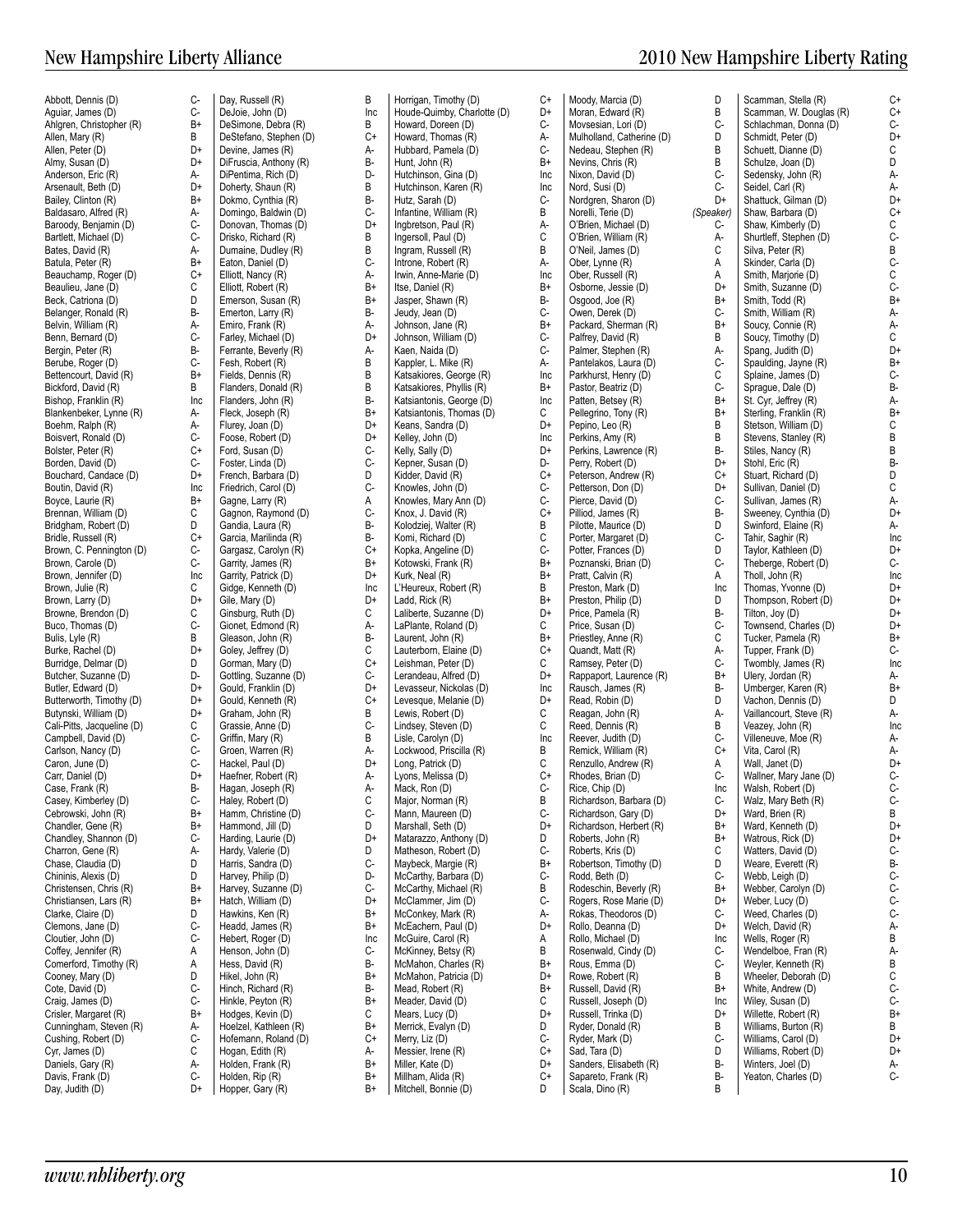### **NHLA-Scored House Votes**

| <u>Bill</u>             | <b>Description</b>                                                               | <b>Motion</b>      | <u>Vote</u>       | Outcome <sup>*</sup> |
|-------------------------|----------------------------------------------------------------------------------|--------------------|-------------------|----------------------|
| <b>HB304</b>            | Permitting death with dignity                                                    | ITL                | 232-114           | Killed               |
| <b>HB368</b>            | Regulating homeschooling                                                         | ITL                | $324 - 34$        | Killed               |
| HB561                   | Mandating insurance cover hearing loss                                           | OTP                | 209-157           | Passed               |
| HB569                   | Mandating insurance cover autism                                                 | <b>OTP</b>         | 213-147           | Passed               |
| <b>HB579</b>            | <b>Requiring learners permits</b>                                                | OTP/A              | 164-192           | Killed               |
| <b>HB642</b>            | Income tax for education                                                         | ITL                | 244–72            | Killed               |
| <b>HB665</b>            | DUI for drug metabolites                                                         | 0TP                | 85-274            | Killed               |
| HB1201                  | Prohibiting loaded muzzleloaders in vehicles                                     | 0TP                | 241-115           | Passed               |
| HB1230                  | Increasing age for drivers of home heating oil delivery vehicles                 | OTP/A              | 192-87            | Passed               |
| <b>HB1278</b>           | Relaxing definition of regulated milk producer-distributors                      | 0TP                | $343 - 8$         | Passed               |
| HB1290                  | Increasing exemptions for unincorporated religious societies                     | ITL.               | 206-87            | Killed               |
| <b>HB1326</b>           | Allowing long-term antibiotic therapy for Lyme disease                           | OTP/A              | $300 - 56$        | Passed               |
| HB1330                  | Religious Freedom Restoration Act                                                | ITL                | 203-119           | Killed               |
| <b>HB1335</b>           | Allowing towns to reduce late property tax interest rates                        | OTP/A              | 195-136           | Passed               |
| HB1343                  | Joint committee on the constitutionality of federal laws, etc.                   | ITL                | 208-123           | Killed               |
| HB1347                  | Jury nullification                                                               | ITL                | 234-113           | Killed               |
| HB1356                  | Subjecting state-funded nonprofits to the right-to-know law                      | OTP/A              | 80-214            | Killed               |
| <b>HB1411</b>           | Layoff notices to educational support personnel                                  | OTP/A              | 198-153           | Passed               |
| HB1428                  | Allowing spouses who remarry to continue to receive state death benefits         | ITL                | 173-169           | Killed               |
| HB1433                  | Firearms Freedom Act                                                             | ITL                | 205-107           | Killed               |
| <b>HB1442</b>           | Sex offender residency restrictions                                              | ITL.               | 253-88            | Killed               |
| <b>HB1445</b>           | Repealing campsite tax                                                           | 0TP                | 202-125           | Passed               |
| <b>HB1459</b>           | <b>Regulating political speech</b>                                               | CofC report        | 135-184           | Killed               |
| HB1461<br>HB1464        | Permitting regulation of display of martial arts weapons                         | CofC report        | 174–147           | Passed               |
|                         | Increasing business enterprise tax threshold                                     | ITL                | 196-167           | Killed               |
| HB1471<br><b>HB1475</b> | Requiring home inspectors to distribute energy efficiency documents              | <b>OTP</b><br>ITL. | 195-167<br>226-88 | Passed<br>Killed     |
| <b>HB1479</b>           | Banning smoking in all workplaces<br>Requiring BMI assessments of schoolchildren | ITL.               | 256-58            | Killed               |
| HB1522                  | Law clarifying local spending caps                                               | ITL                | 202-148           | Killed               |
| HB1554                  | Allowing towns to establish clean energy districts                               | OTP/A              | 180-155           | Passed               |
| HB1555                  | Allowing a conscientious objection to mandatory immunizations                    | ITL                | 201-137           | Killed               |
| HB1564                  | Eliminating requirement that county attorney be a Bar member                     | ITL                | 170-122           | Killed               |
| HB1580                  | Deregulating homeschooling                                                       | ITL                | 175-144           | Killed               |
| HB1588                  | Eliminating vehicle registration surcharge this year                             | ITL                | 200-154           | Killed               |
| HB1594                  | Repealing gambling tax                                                           | ITL                | 184–181           | Killed               |
| <b>HB1607</b>           | Increasing business profits tax exemptions                                       | OTP/A              | 183-144           | Passed               |
| <b>HB1635</b>           | Prohibiting open carry of firearms in public buildings                           | ITL.               | 256–33            | Killed               |
| HB1645                  | Right to work                                                                    | ITL                | 232-122           | Killed               |
| <b>HB1653</b>           | Marijuana decriminalization                                                      | OTP/A              | 214-137           | Passed               |
| <b>HB1654</b>           | Prohibiting firearms in the State House                                          | ITL                | $300 - 35**$      | Killed               |
| <b>HB1655</b>           | Reducing delays in competency evaluations for incarcerated individuals           | <b>OTP</b>         | 180-100           | Passed               |
| <b>HB1679</b>           | Soda tax                                                                         | ITL.               | 288-65            | Killed               |
| HB1691                  | Removing cable TV from the definition of protected utility service               | ITL                | 140-129           | Killed               |
| SB193                   | More regulation on payday lenders                                                | ITL                | 174-177           | Passed               |
| <b>SB344</b>            | Modifying the N.H. retirement system for a single individual                     | ITL.               | 270-84            | Killed               |
| SB353                   | Streamlining administration of insolvent estates                                 | 0TP                | 170-116           | Passed               |
| SB354                   | Liens for unpaid building code violations; requiring landlord agents             | <b>OTP</b>         | 162-147           | Passed               |
| SB382                   | Natural Plant Protection Act                                                     | OTP/A              | 169-143           | Passed               |
| SB464                   | Permanent speed limits on Lake Winnipesaukee                                     | OTP/A              | 268-79            | Passed               |
| <b>SB477</b>            | Background checks for driver education school applicants                         | <b>OTP</b>         | 225-115           | Passed               |
| <b>SB500</b>            | Reducing sentences for nonviolent offenders                                      | OTP/A              | 256-57            | Passed               |
| SB503                   | Expanding unique pupil identification numbers                                    | CofC report        | 218-142           | Passed               |
|                         | <b>NHLA-Scored Senate Votes</b>                                                  |                    |                   |                      |
| HB1445                  | Repealing campsite tax                                                           | <b>OTP</b>         | $24 - 0$          | Passed               |
| HB1459                  | Regulating political speech                                                      | CofC report        | $14 - 10$         | Passed               |
| HB1523                  | Outlawing cyberbullying                                                          | <b>OTP</b>         | 24-0              | Passed               |
| <b>HB1607</b>           | Increasing business profits tax exemptions                                       | CofC report        | $23 - 1$          | Passed               |
| HB1634                  | Broadening definition of strangulation                                           | 0TP                | $24 - 0$          | Passed               |
| <b>SB342</b>            | Repealing bond requirement on restaurant owners                                  | 0TP                | $23 - 0$          | Passed               |
| <b>SB381</b>            | Binding a future legislature via statute                                         | ITL                | 14-10             | Killed               |
| <b>SB390</b>            | Enabling employees and employers to use pre-tax dollar for health insurance      | OTP/A              | $24 - 0$          | Passed               |
| <b>SB408</b>            | Allowing health care purchasing alliances                                        | 0TP                | $24 - 0$          | Passed               |
| SB452                   | Increasing N.H. jurisdiction over out-of-state insurance providers               | OTP/A              | $24 - 0$          | Passed               |
| SB491                   | In-state preference for state vendor contracts                                   | OTP                | $24 - 0$          | Passed               |
| SB496                   | Increasing business enterprise tax exemptions                                    | ITL                | $14 - 10$         | Killed               |

Bills in boldface were voted the pro-liberty way in the chamber for which they are listed. \*This is the outcome in that particular chamber. This does not necessarily mean the bill was passed into law. \*\*Thirteen representatives intended to vote *for* the ITL motion, but accidentally voted against it. These thirteen votes are recorded in the House Journal.